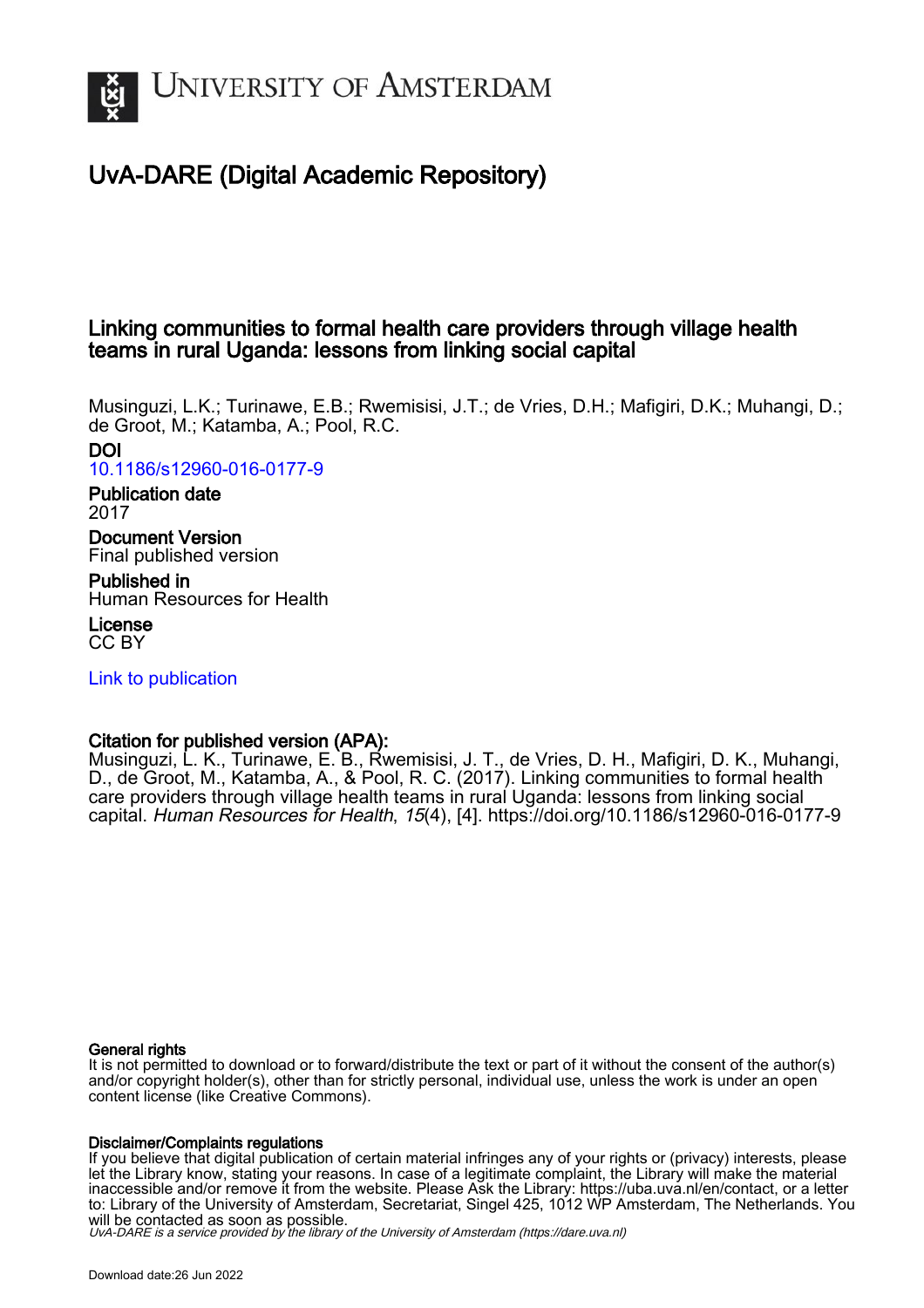

# Linking communities to formal health care providers through village health teams in rural Uganda: lessons from linking social capital

Laban Kashaija Musinguzi<sup>1,2\*</sup>, Emmanueil Benon Turinawe<sup>1,2</sup>, Jude T. Rwemisisi<sup>2</sup>, Daniel H. de Vries<sup>2</sup> .<br>, David K. Mafigiri<sup>1</sup>, Denis Muhangi<sup>1</sup>, Marije de Groot<sup>2</sup>, Achilles Katamba<sup>3</sup> and Robert Pool<sup>2</sup>

# Abstract

**Background:** Community-based programmes, particularly community health workers (CHWs), have been portrayed as a cost-effective alternative to the shortage of health workers in low-income countries. Usually, literature emphasises how easily CHWs link and connect communities to formal health care services. There is little evidence in Uganda to support or dispute such claims. Drawing from linking social capital framework, this paper examines the claim that village health teams (VHTs), as an example of CHWs, link and connect communities with formal health care services.

Methods: Data were collected through ethnographic fieldwork undertaken as part of a larger research program in Luwero District, Uganda, between 2012 and 2014. The main methods of data collection were participant observation in events organised by VHTs. In addition, a total of 91 in-depth interviews and 42 focus group discussions (FGD) were conducted with adult community members as part of the larger project. After preliminary analysis of the data, we conducted an additional six in-depth interviews and three FGD with VHTs and four FGD with community members on the role of VHTs. Key informant interviews were conducted with local government staff, health workers, local leaders, and NGO staff with health programs in Luwero. Thematic analysis was used during data analysis.

Results: The ability of VHTs to link communities with formal health care was affected by the stakeholders' perception of their roles. Community members perceive VHTs as working for and under instructions of "others", which makes them powerless in the formal health care system. One of the challenges associated with VHTs' linking roles is support from the government and formal health care providers. Formal health care providers perceived VHTs as interested in special recognition for their services yet they are not "experts". For some health workers, the introduction of VHTs is seen as a ploy by the government to control people and hide its inability to provide health services. Having received training and initial support from an NGO, VHTs suffered transition failure from NGO to the formal public health care structure. As a result, VHTs are entangled in power relations that affect their role of linking community members with formal health care services. We also found that factors such as lack of money for treatment, poor transport networks, the attitudes of health workers and the existence of multiple health care systems, all factors that hinder access to formal health care, cannot be addressed by the VHTs. (Continued on next page)

\* Correspondence: [rebman2k@yahoo.com](mailto:rebman2k@yahoo.com); [mlaban@chuss.mak.ac.ug](mailto:mlaban@chuss.mak.ac.ug) <sup>1</sup> <sup>1</sup>Department of Social Work and Social Administration, Makerere University,

P.O. Box 7062, Kampala, Uganda

2 Amsterdam Institute of Social Science Research, AISSR, University of Amsterdam, Nieuwe Achtergracht 166, 1018 WV Amsterdam, Netherlands Full list of author information is available at the end of the article



© The Author(s). 2017 **Open Access** This article is distributed under the terms of the Creative Commons Attribution 4.0 International License [\(http://creativecommons.org/licenses/by/4.0/](http://creativecommons.org/licenses/by/4.0/)), which permits unrestricted use, distribution, and reproduction in any medium, provided you give appropriate credit to the original author(s) and the source, provide a link to the Creative Commons license, and indicate if changes were made. The Creative Commons Public Domain Dedication waiver [\(http://creativecommons.org/publicdomain/zero/1.0/](http://creativecommons.org/publicdomain/zero/1.0/)) applies to the data made available in this article, unless otherwise stated.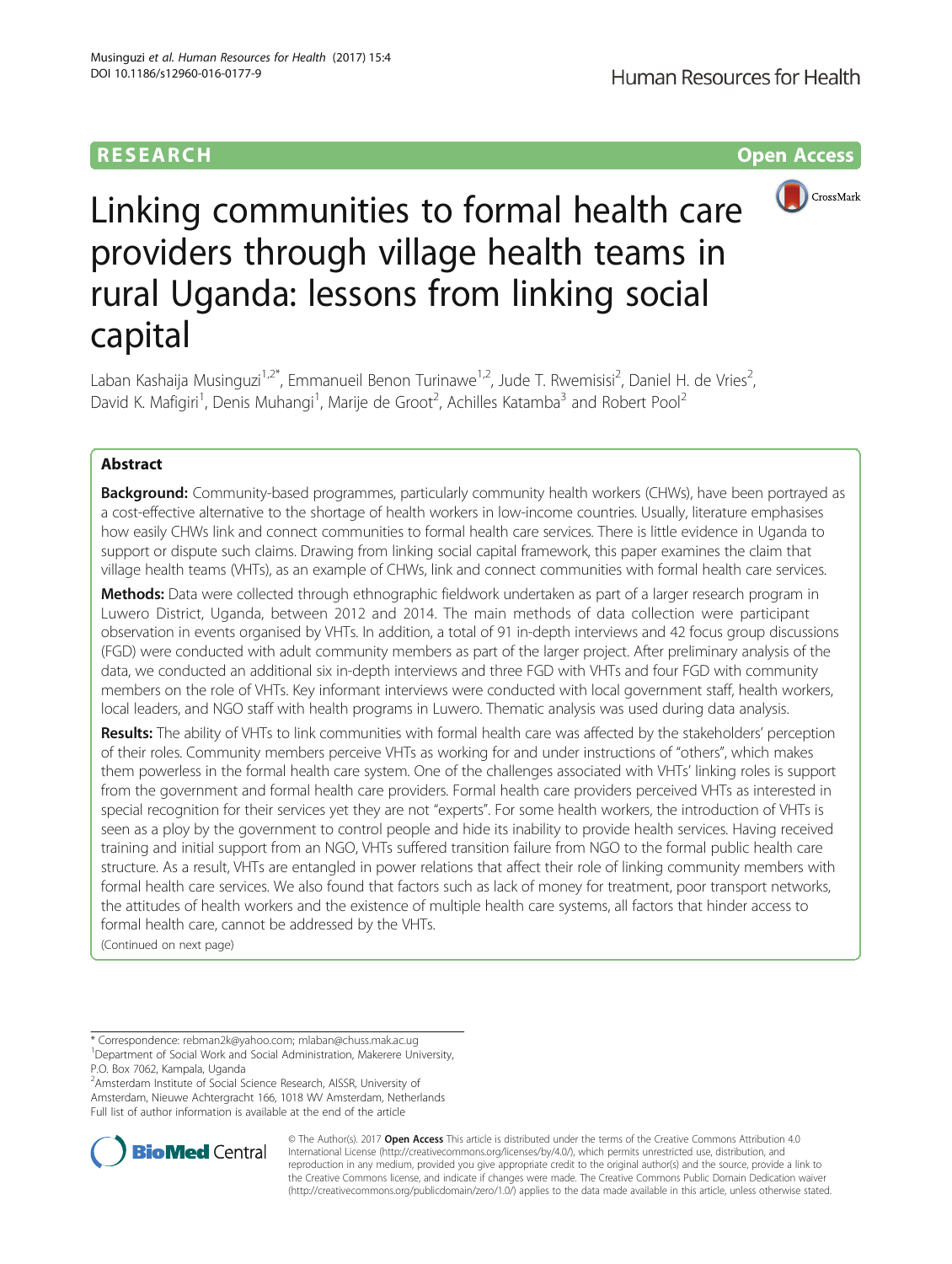#### (Continued from previous page)

**Conclusions:** As linking social capital framework shows, for VHTs to effectively act as links between the community and formal health care and harness the resources that exist in institutions beyond the community, it is important to take into account the power relationships embedded in vertical relationships and forge a partnership between public health providers and the communities they serve. This will ensure strengthened partnerships and the improved capacity of local people to leverage resources embedded in vertical power networks.

Keywords: Village health teams, Community health workers, Linking social capital, Uganda

# Background

Linking people with existing health care services is a role of any effective and efficient health care delivery system. Low-income countries like Uganda that are faced with shortages of health care resources [[1, 2](#page-14-0)], communitybased approaches, and in particular involvement of less- specialised cadres in health promotion have been advocated in global health discussions as means of linking people with existing health care resources [\[3](#page-14-0), [4](#page-14-0)]. Following the 1978 Alma-Ata Declaration, community health workers (CHWs) gained centre stage in "accelerating coverage of essential interventions particularly for the poor and underserved communities" [\[5](#page-14-0)]. The adoption of CHWs is partly due to suggestions that they increase coverage and cost-effectiveness of health services delivery [[6\]](#page-14-0), provide an alternative solution to the crisis of health workers in resource-constrained communities [\[7](#page-14-0)] and a basis for people participation in community health [\[8](#page-15-0)].

Village health teams (VHTs) fall broadly within the CHWs model. VHTs were introduced in Uganda in 2001 as part of the implementation strategy for the 2001–2006 national health strategic plan; they fall within the broader government's health sector strategic framework which emphasizes "the client and community" [\[9](#page-15-0)]. The focus of VHTs as a component of health promotion is the "more active and meaningful participation in health development…" of communities [\[9](#page-15-0)]. Contrary to the WHO recommendations of a "hub and spoke" model of primary health care that places community at the centre of a health system [\[10\]](#page-15-0), in Uganda, decentralized national health care delivery system follows a tiered structure with VHTs occupying the lowest level. At the top of the structure are the national referral hospitals followed by regional referral hospitals, general hospitals and health centre (HC) IVs, HCIIIs and HCIIs; VHTs (HCIs) occupy the bottom of the ladder [\[9\]](#page-15-0) (see Fig. [1](#page-3-0)).

The 2010 national VHT strategy that operationalises and institutionalises the VHTs in health services delivery is particularly emphatic about their linking role. In addition to performing major primary health care roles, the Ugandan national VHT strategy projects VHTs as "the first link between the community and formal health providers" serving to "link the communities to the formal health service delivery system"[\[11](#page-15-0)]. The national VHT strategy further states, "VHTs will help bridge the gap that exists between un-served households and the formal health system" and that VHTs will be people's "first contact with the health system" [\[11](#page-15-0)].

The strategy of VHTs linking communities to formal health care is based on the understanding that access to formal health care remains a challenge for Uganda's health care system. For example, whereas over 72% of the population lives within a recommended 5-km radius of a health facility, only 44.4% of expectant mothers deliver at health facilities and only 32.4% of pregnant women attend all four recommended antenatal visits [[12\]](#page-15-0). Factors that affect accessibility emanate from both demand and supply sides of health service delivery system [[12](#page-15-0)–[15](#page-15-0)].

Unlike in countries like South Africa where community health workers are based at health facilities and directly answerable to the health service that selects them [[16](#page-15-0)], in Uganda, the VHTs took on a normative view of CHWs as community-based generalists, selected by the people in the community, but they report to the structures of government, mainly formal health care service professionals.

Successful examples of CHWs include Brazil's family health program [\[17\]](#page-15-0) and others in Bangladesh and Nepal [[18\]](#page-15-0). Studies elsewhere equally demonstrate that CHWs have positive effects on health because they act as "entry points", "links", "bridges" or "connectors" between communities and formal health care services, systems and resources [\[4](#page-14-0), [5](#page-14-0), [18](#page-15-0)–[21\]](#page-15-0). However, some reviews that counter such claims suggest that CHWs "have suffered from poor integration into the broader health system" and that they are not a solution to weak health systems [[22\]](#page-15-0). Such reviews have tended to base their evidence on factors such as high levels of attrition, lack of motivation and poor incentives for CHWs [[23](#page-15-0)–[25\]](#page-15-0).

Whereas there is consensus that CHWs, due to their close ties to communities, are best placed to link communities with formal health care providers, there is hardly any empirical evidence in Uganda to support or dispute such claims or show how these linkages should materialise. Haines et al. point out that one of the main challenges facing effective utilisation of CHWs is unresolved concerns about CHWs as either an extension of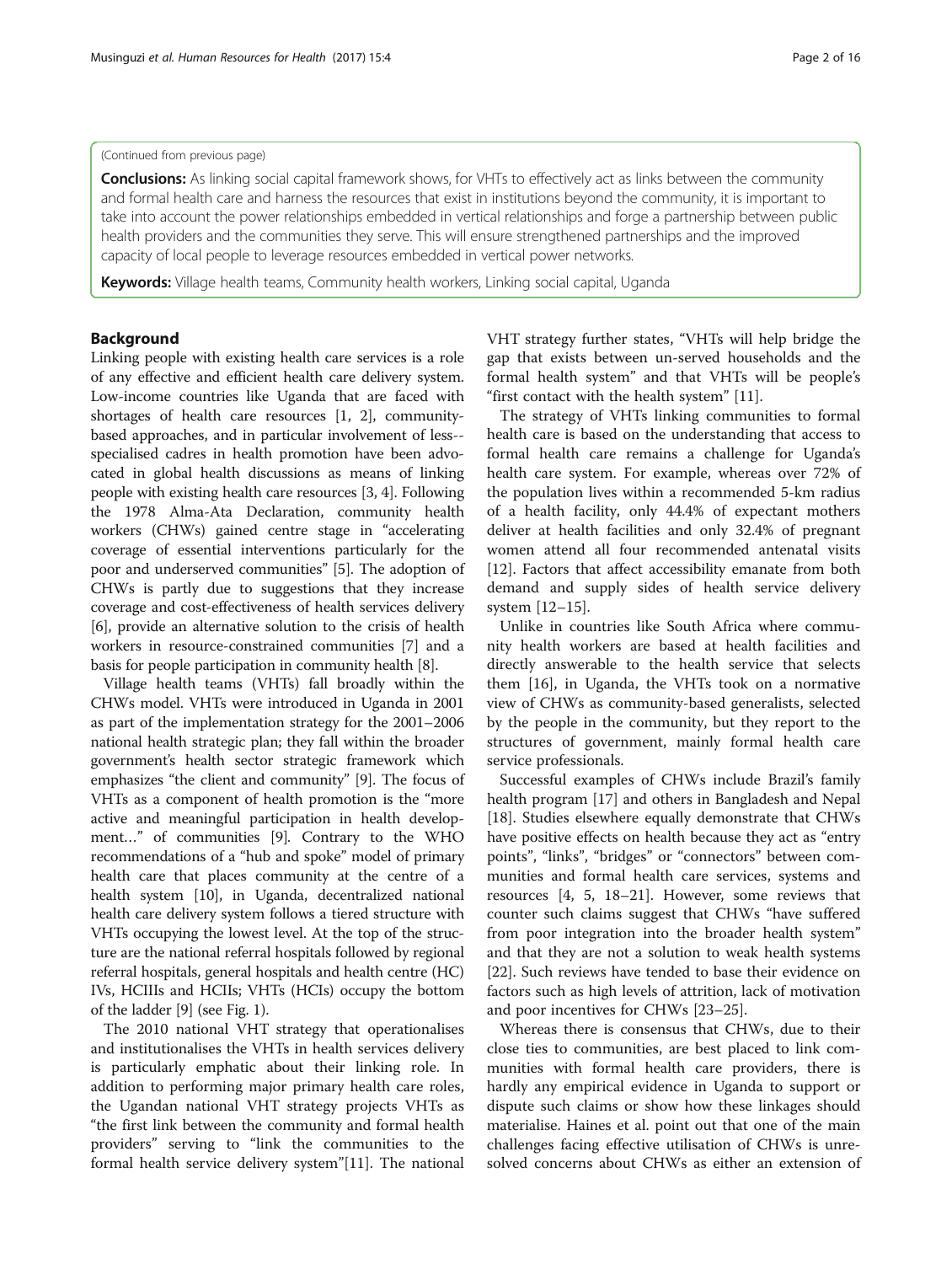<span id="page-3-0"></span>

the authoritarian formal health care system into the community or CHWs as agents of community change [[5\]](#page-14-0). Therefore, using linking social capital framework, the objective of this study is to examine and challenge the claim that VHTs create "linkages", "connections" and "bridges" between communities and formal health care providers. Specifically, we seek to answer the following questions: what explains the failure of VHTs to link communities to formal health care? Second, can linking social capital help explain the failure of VHTs to link communities to formal health care providers? This paper builds on an earlier paper that explored the VHT selection process and performance and particularly the best way to draw volunteers from a community, without relying on financial incentives [\[26\]](#page-15-0). In this study, however, we go beyond the selection process and argue that besides the VHTs selection going wrong, the failures of the VHTs in linking community members to formal health care can be explained by examining issues about the transition failure, the power relations among health care system stakeholders, the position of the VHTs as an extension of a formal health care system and the community lack of trust in the formal health care facilities. Our analysis of the networks and systems involved is informed by community members' perception of the roles of VHTs, the formal health workers' perceptions of VHTs and the VHTs' perception of their own position in a rural community in Luwero District, Uganda. In-depth insight into the way VHTs form a link between communities and formal health care providers contributes to discussions on the effectiveness of CHWs in promoting community health in low-income countries and particularly their potential role as an alternative to the human resource deficiencies in the health sector.

# Linking social capital and health care access: a theoretical framework

Defined as a social resource accessed through a person's networks and participation in community events, the concept of social capital became a focus of health research following calls to move away from the traditional curative health care services towards contextual and social determinants of health [[27](#page-15-0)–[30](#page-15-0)]. Social capital theorists and empirical studies project a positive link between social capital and a community's health outcomes because it creates bonds within communities, connects communities with each other and links them to formal health systems [[29](#page-15-0)]. Ogden et al. further suggest that various forms of social capital—bonding, bridging and linking—are critical to strengthening health systems. Bonding social capital relates to exclusive solidarity among people who are alike while bridging social capital relates to inclusive solidarity between people from varying backgrounds [[31\]](#page-15-0). Features of social capital have also been used to explain enrolment into community-based health insurance schemes (CBHI) in Senegal [[32\]](#page-15-0).

Linking social capital, the focus of this paper, involves the accumulation of ties with individuals in power and institutions of influence usually outside the community [[31\]](#page-15-0). Linking social capital constitutes "resources found in vertical relationships…between individuals in a community and institutions or individuals with access to resources beyond the community" ([[33](#page-15-0)], p.283). In this case, formal health care facilities constitute "resources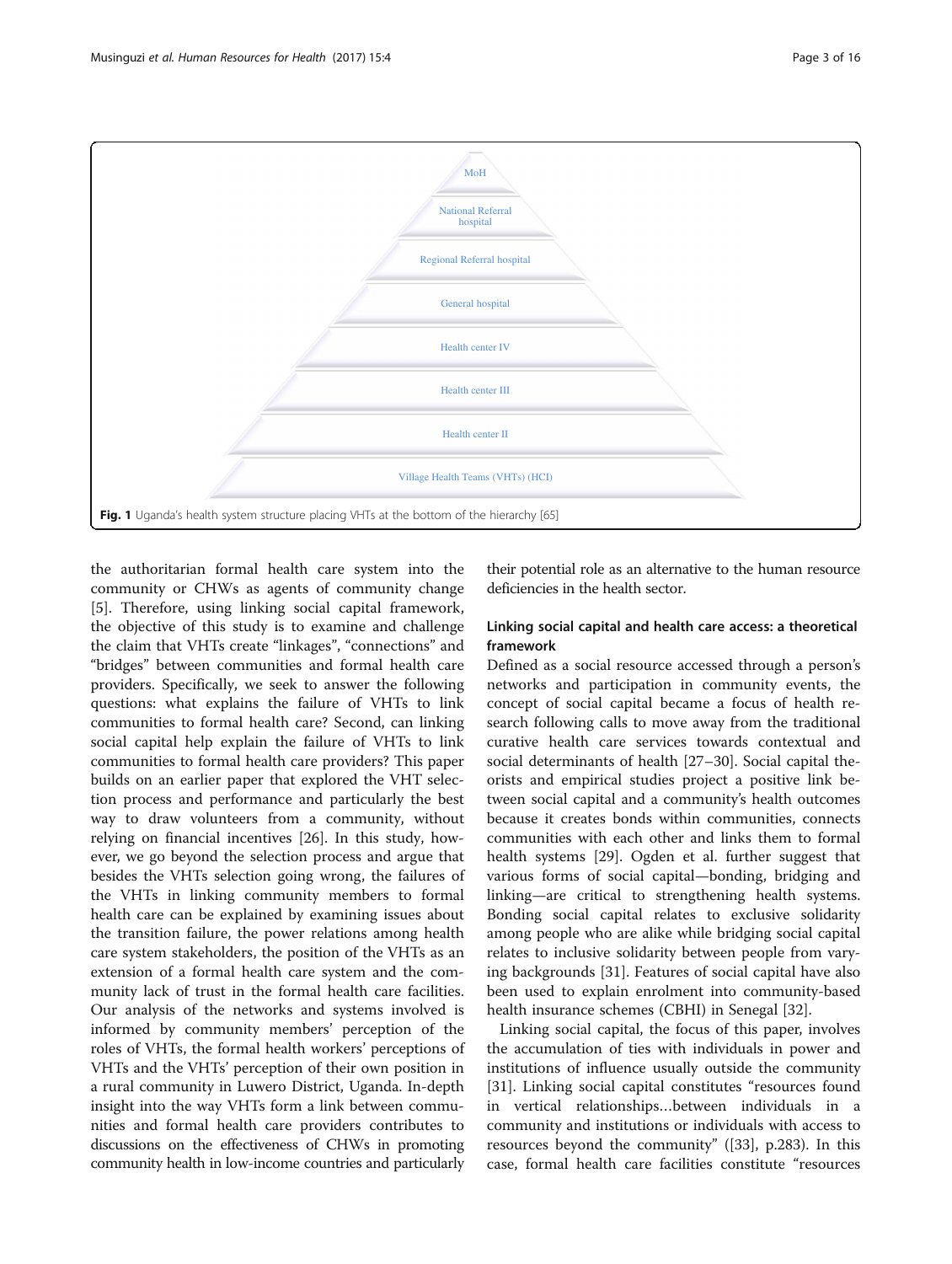beyond the community" [\[33\]](#page-15-0) and VHTs "conduits for feedback from the community" ([\[29](#page-15-0)], p.4) acting as a vessel for leveraging these resources. Linking social capital is a useful framework; it serves as a lens for understanding how claims of linkages between communities and formal health care providers materialise or do not materialise under the influence of VHTs.

Linking social capital is based on key assumptions about the perceived linkages. First, linking social capital assumes that communities will have "access to networks or groups with relatively more power and decision-making influence" ([\[29\]](#page-15-0), p.1078). This suggests that the starting point is to assess the "networks that connect people across explicit vertical power differentials" ([\[31\]](#page-15-0), p.2205). Second, linking social capital is premised on the assumption that people have the capacity to engage vertical connections to obtain resources from formal institutions such as health care providers [[31](#page-15-0)]. Given that health inequities in populations continue to be contingent on a lack of access to equal distribution of power [\[34](#page-15-0), [35](#page-15-0)], any intervention such as VHTs that seeks to provide a way of engaging power structures and access to such resources is critical. Third, linking social capital assumes that from engagement, a "partnerships between health care providers or public health entities and underserved communities" is formed that makes extending of primary health care services to the vulnerable communities possible ([\[33\]](#page-15-0), p.278). Partnerships also imply "a systems model of collaboration" in which different players support each other to achieve common goals [\[29\]](#page-15-0). Within this partnership, there are also echelons of power, particularly the power of the professional health workers or even the power that the VHTs themselves assume after becoming VHTs in their community. Power and influence are therefore central to the discussions of linking social capital. Where power and influence are concerned, social inequalities arise. In fact, one of the earliest notable concerns of the concept of social capital was based on the premise that it reproduces social inequalities in society [[36](#page-15-0)]. Evidence shows that interventions originating from outside the community create inequalities and asymmetries of power in communities [\[37](#page-15-0), [38](#page-15-0)], affect local innovations in managing community problems, increase dependence on external actors [\[39\]](#page-15-0) and potentially facilitate elite capture [\[40](#page-15-0), [41](#page-15-0)].

Some studies have shown that linking social capital can in itself be deleterious if it is not based on the existing bonding and bridging forms of capital in the community [\[31\]](#page-15-0). Others have argued that social capital in form of bonding social capital has an impact on how structures such as VHT function [\[42\]](#page-15-0). Indeed, community-based interventions like VHTs are spearheaded on the assumption that the actors know communities better and can effectively utilise existing social bonds not only to mobilize but also link community members to formal health care. Studies have shown that CHWs, given their close links with local communities, are well placed to link vulnerable populations to the available health resources [\[5\]](#page-14-0), which in itself suggests that they are a resource and base their power to promote health on their links with communities.

Despite the evidence suggesting a positive relationship between social capital and health, the application of social capital as a measure of understanding health care access has been growing rather slowly. A systematic review of 2396 abstracts by Derose and Varda found only 21 papers with "some measure of social capital and its effects on health care access" [\[33\]](#page-15-0). Derose and Varda show that most of the research has tended to focus on the health outcomes particularly health care utilisation with little attention to access. Therefore, linking social capital remains the least developed in health research [\[33\]](#page-15-0). By applying linking social capital framework in this study, we hope to add to the development of the concept and highlight its usefulness in explaining the successes and failures of community-based interventions like VHTs affect health care access for vulnerable populations.

#### VHTs in Luwero District

The 2010 Uganda national VHT strategy specifies that VHTs should be selected by and from within the community. The recruitment of VHTs was carried out as a measure to harmonise and streamline earlier communitybased tasks such as community-based growth monitors, community-owned resource persons, community drug distributors, home care providers, counselling aides or parish mobilisers among others [\[11\]](#page-15-0). In fact, most of the recruited VHTs had one or more of the above responsibilities.

In Luwero District, recruitment and training of VHTs was undertaken around 2006 by an NGO, the Africa Medical Research Fund (AMREF), under what was then known as the Malaria, HIV and AIDS, and Tuberculosis (MART) project. After recruitment, the VHTs received training before they started working as VHTs. The training was meant to equip them with basic knowledge, skills and attitudes necessary for understanding and helping communities with their health concerns. Upon selection, each VHT would be assigned at least 25–30 households implying that the number of households in a village would determine the number of VHTs to be selected per village. In the community where fieldwork was done, a total of five VHTs were selected per village. When the MART project ended, the support of VHTs was left to the local government [[26\]](#page-15-0).

Studies have looked at how the VHTs mobilise communities for health programmes that come into the community such as immunisation and outreach activities [[43, 44\]](#page-15-0). In some areas like post-conflict northern Uganda, several NGOs have implemented activities that directly provide incentives for the VHTs and health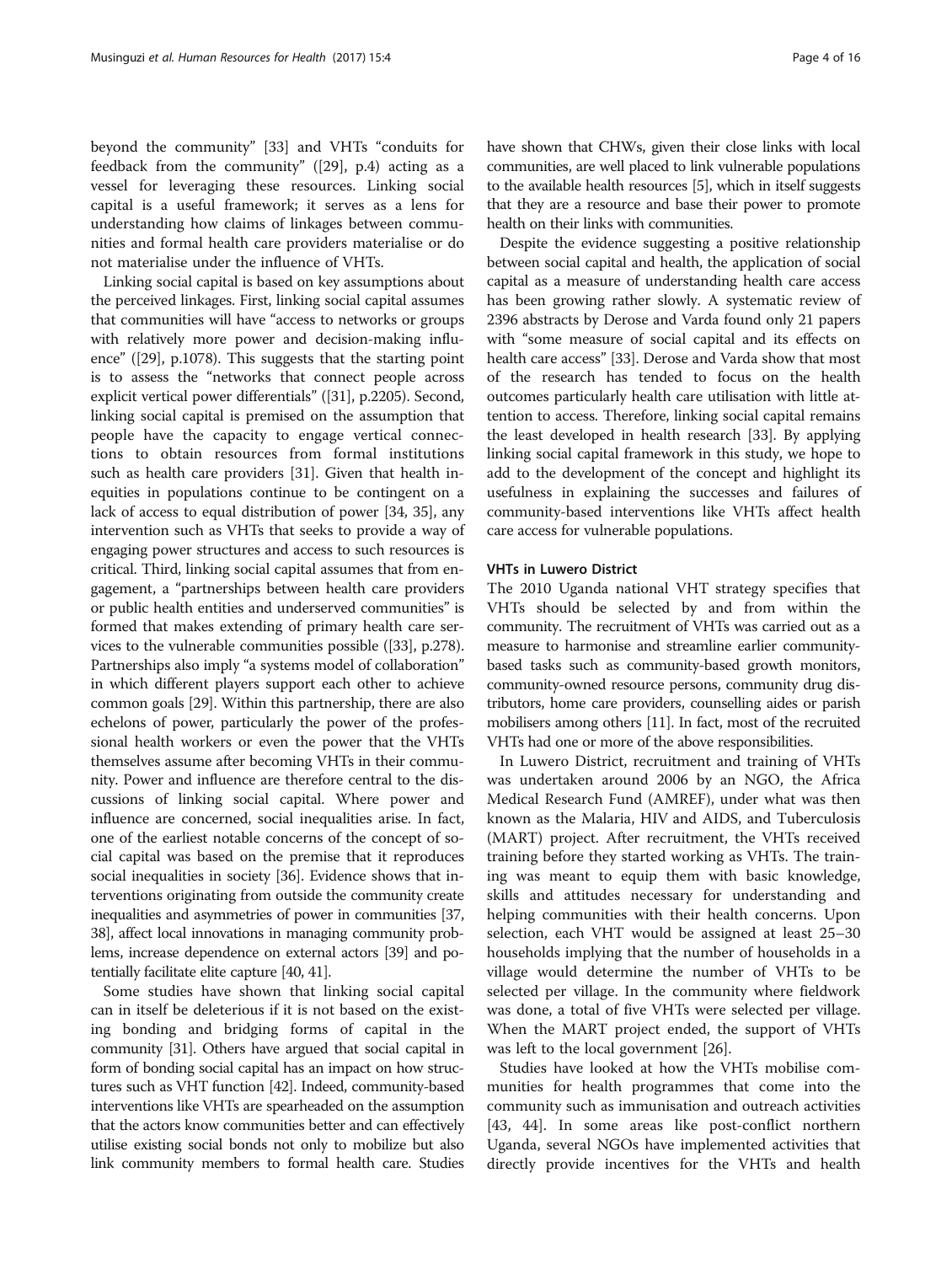workers to perform their duties [\[44](#page-15-0)]. As a result, VHTs in such communities have been able to perform their duties such as home visits, community mobilisation, management of common ill health conditions and drug distribution, follow-up of expectant mothers and postnatal mothers, distribution of health commodities and malarial control [[44\]](#page-15-0). Although Kimbugwe et al. found that VHTs are critical agents for bridging the gap among the community, health facilities and other key development partners in the health sector, an earlier study conducted in Yumbe in northern Uganda posits that the achievements registered by VHTs should be considered with caution, arguing that the VHT programme is a delicate venture that depends on the means by which VHTs and those who supervise them are motivated [\[43](#page-15-0)]. Studies conducted in mid-western and south-western Uganda on VHT motivation and retention concluded that VHT motivation is critical for their performance [[23, 25\]](#page-15-0). In our study of VHTs in Luwero, we found that the selection process of VHTs was fraught with distrust, which at times seemed to have affected their legitimacy [[26\]](#page-15-0). However, studying the selection and motivational processes gives an incomplete picture of the failures of VHTs. We argue that a complete picture lies in examining the nature of interactions among the actors within the health systems. Almost all previous studies on VHTs in Uganda, save for Turinawe et al., have been largely cross-sectional studies which provide little information about the experiences of the VHTs in providing the much needed linkage between the community and health service providers. Uganda is politically, economically and socially diverse with multiple socio-economic and political realities. Therefore, these multiple contexts impact, in a number of ways, how VHTs perform their duties. To our knowledge, there is no study using ethnographic approaches that has examined the claim that VHTs serve to link communities to formal health care providers.

## Methods

This paper is based on ethnographic fieldwork conducted between 2012 and 2014 in rural Luwero, Uganda. Luwero District is located approximately 60 km from Kampala, the country's capital. The recently concluded national housing and population census indicates that Luwero district has a total population of 456,958 persons [[45](#page-15-0)].

The community where fieldwork was conducted is relatively remote, located approximately 5 km off the Kampala-Gulu road, north of Kampala city. The term "community" is used here to refer to a collection of villages from which the participants were drawn. The prominent feature in this community is a trading centre called Dekabusa. With several small-scale businesses, retail shops, saloons, local clinics, makeshift video halls, bars and chapatti selling stalls, Dekabusa is an important centre of this community. Most adults in this area own a mobile phone and a radio, which keep them informed and in touch with friends and relatives outside the community. The main means of transport, motorcycle taxis (boda bodas) have also become a lucrative business for young men from this community and help to keep the community linked to the facilities outside the community such as markets and health facilities.

The majority of the residents described themselves as small-holder peasant agricultural farmers; however, some of them still had small-scale businesses to supplement their incomes. Although a proportion of the people regarded themselves as native Baganda, due to intermarriages, the community is more ethnically diverse. The native Baganda and non-Baganda speak Luganda, the local language through which the interviews and discussions were conducted.

# Data collection

The first three authors conducted ethnographic fieldwork between 2012 and 2014 as part of a bigger project, "Developing Sustainable Community Health Resources in Uganda" (CoHeRe). The ethnographic data for this paper were collected mainly by the first author and results are presented in the first person when they derive directly from his fieldwork experience. The main method was participant observation. The first author joined a village savings and loan association (VSLA), called Bajja Basaga—with a membership of 22 members—participated regularly in the weekly savings meetings, from January to December 2013. As a member of the VSLA, the first author saved money weekly, documented members' interactions and type of information shared during meetings, how meetings were conducted and what VSLA members and non-members talked about with regard to health issues in their everyday interactions. Some of the VSLA members were also VHTs themselves. Participation in the VSLA allowed me to gain full entry in the community and consequently got access to how community events such as burials were organised. VSLAs have a social fund called ebigwa bitalaze (unforeseen circumstances) where members save money to help members during crises such as death and sickness. Whenever a person died in the community, VSLA members were often part of the team involved in digging the grave, fetching water and other communal arrangements. It was in such spaces that a number of issues around health were talked about and understood. During burials, people often discussed issues about the deceased's cause of death, which often rotated around his/her health. For example, when one of the community members (Okello) lost his son, people talked about his health condition during burial arrangements including how one of the VHTs had engaged the family about the boy's health condition.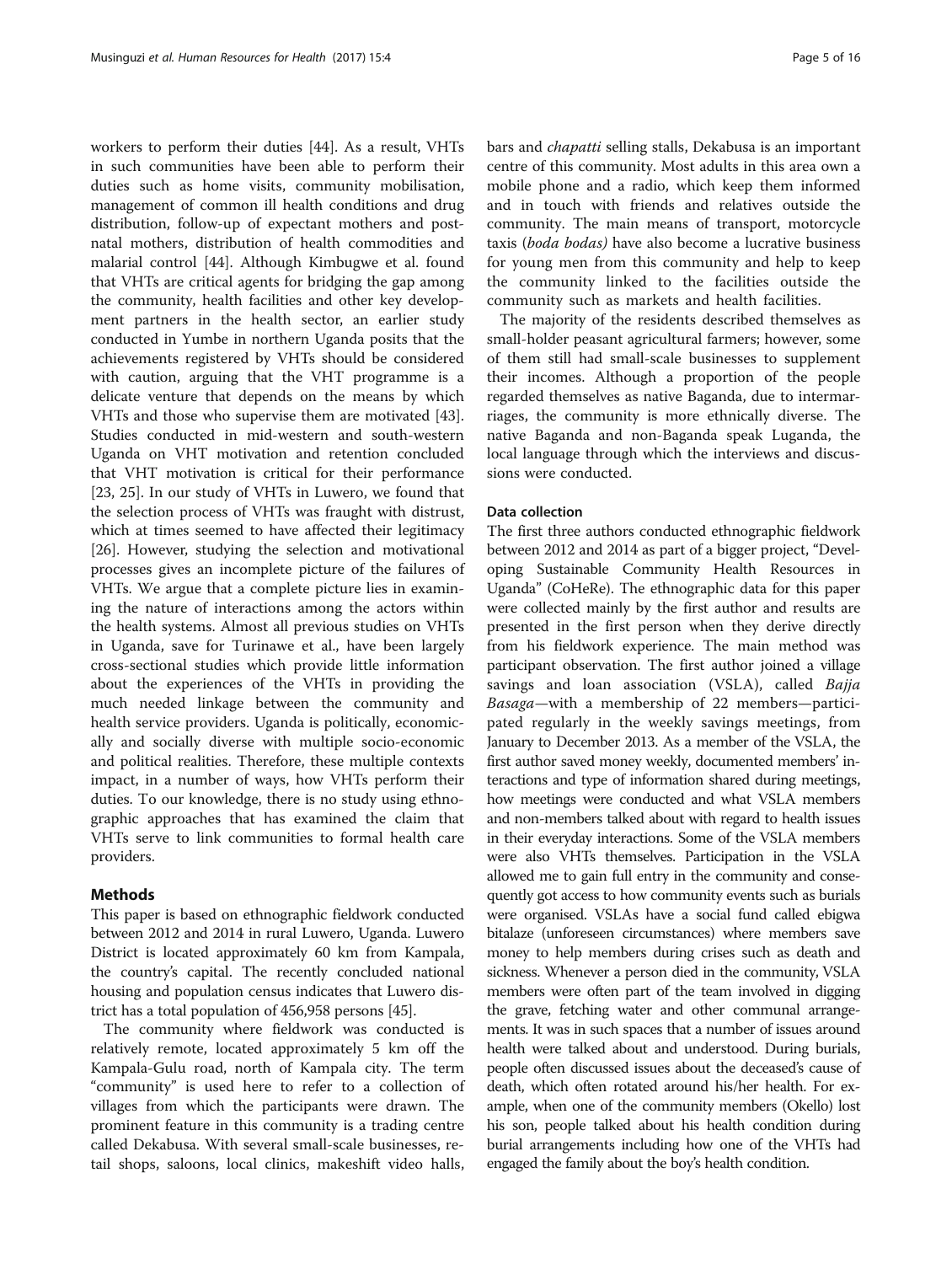Although participant observation was a continuous engagement, general observation points and activities involved spontaneous interactions with people in bars, playing ludo (a board game) with youth, attending church and religious functions, contributing money whenever a member of a community was sick, participating in burial activities, playing with children and attending community meetings and health outreach programmes. As Spradley notes, our participation was guided by activities and the physical aspects of the situations "as and when they unfold[ed] in their natural settings" ([\[46](#page-15-0)], p.54). Focused observations were made in a total of seven village meetings, two health outreach campaigns organised through VHTs, four burial ceremonies, three wedding ceremonies, one church fundraising function and several meetings in VSLAs. Field notes written after every day's work were used as points of reflection among the CoHeRe team members and follow-up in subsequent observations, interviews and focus group discussions (FGDs).

In addition, a total of 91 in-depth interviews (36 with males and 55 with females) and 42 FGDs (23 with females only, 15 with males only, four mixed FGD) were conducted with adult community members aged 18 and above. Given that this study was conducted as part of a broader CoHeRe project, initial interviews and FGDs focused on broad issues including community groups, forms of togetherness, health problems and the roles of VHTs in addressing some health problems. After preliminary analysis of the data, and identifying the role of VHTs, we conducted extra six in-depth interviews and three FGDs with VHTs and four FGDs with community members on the perceived roles of VHTs making an overall total of 97 interviews and 49 FGDs. All interviews lasted between 30 min and 1 h and were recorded with permission from the participants. In-depth interview participants were selected using a simple random procedure while VHT participants were purposively selected. Except for the FGDs with VHTs, which depended on how many VHTs were available, FGDs with community members usually involved between 10 and 12 participants and also lasted 30 min to over an hour.

In addition, seven pile sorting sessions were conducted with groups of women, men and youths to understand how lay community members evaluate the community health problems and interventions [\[47](#page-15-0)]. During these sessions, participants of between 6 and 12 people responded to three main discussion points. First, participants identified the main health problems in the community. Second, using a total of 100 beans each of the identified community health problems were ranked in their order of severity. Problems considered most severe were allocated most beans. Third, after ranking the health problems, participants discussed existing interventions/solutions including the role of VHTs in addressing each of the ranked health problems. Key informant interviews were also conducted with representatives from the local government, health workers at the existing public health facilities and district health department and NGOs operating in the area.

We also reviewed Uganda government 2010 VHT strategy, policy and reports on VHTs.

# Data analysis

All community interviews and FGDs were conducted in Luganda, audio recorded and thereafter transcribed and translated into English by the first author. The transcription process was highly iterative and involved reflecting on the data, discussing emerging issues with CoHeRe team members and following up the data in subsequent interviews. For example, after preliminary analysis of 91 interviews and 42 FGDs from the bigger CoHeRe project, the role of VHTs emerged as one of the themes. We then conducted an extra six in-depth interviews and three FGDs with VHTs and four FGDs with community members on specific questions about the perceived success/failure of VHTs, making an overall total of 97 interviews and 49 FGDs from which analysis for this paper was done. However, the knowledge gained about the structures in the community derived from the entire CoHeRe project was equally critical in informing our general interpretation and analysis of the results presented in this paper.

Data was inductively coded using Nvivo10 software by the first author. Codes were discussed with CoHeRe team not only to achieve concordance but also as a basis for refining codes [[48](#page-15-0)]. Whenever a text was coded, we would reread the text and thoroughly search the entire data set to explore any competing explanations. This process allowed new codes as child nodes to be added whenever relevant. The text codes were then developed as themes emerging from analysis. These themes include enthusiasm about VHTs, perceptions that VHTs work for "other" people, VHTs as a tool to control people, masking the challenges of the health care system, government neglect, lack of support and recognition from formal health care providers and perceived failure of VHTs to address social determinants of health.

In addition, analysis of government policy documents, VHT strategy and reports on VHTs was conducted for their content and relevance to either illustrating or questioning the narratives from interviews and FGDs.

# Results

Results in this section are arranged based on the key themes from the data: enthusiasm about VHTs, perceptions that VHTs work for "other" people, masking the challenges of the health care system, VHTs as a tool to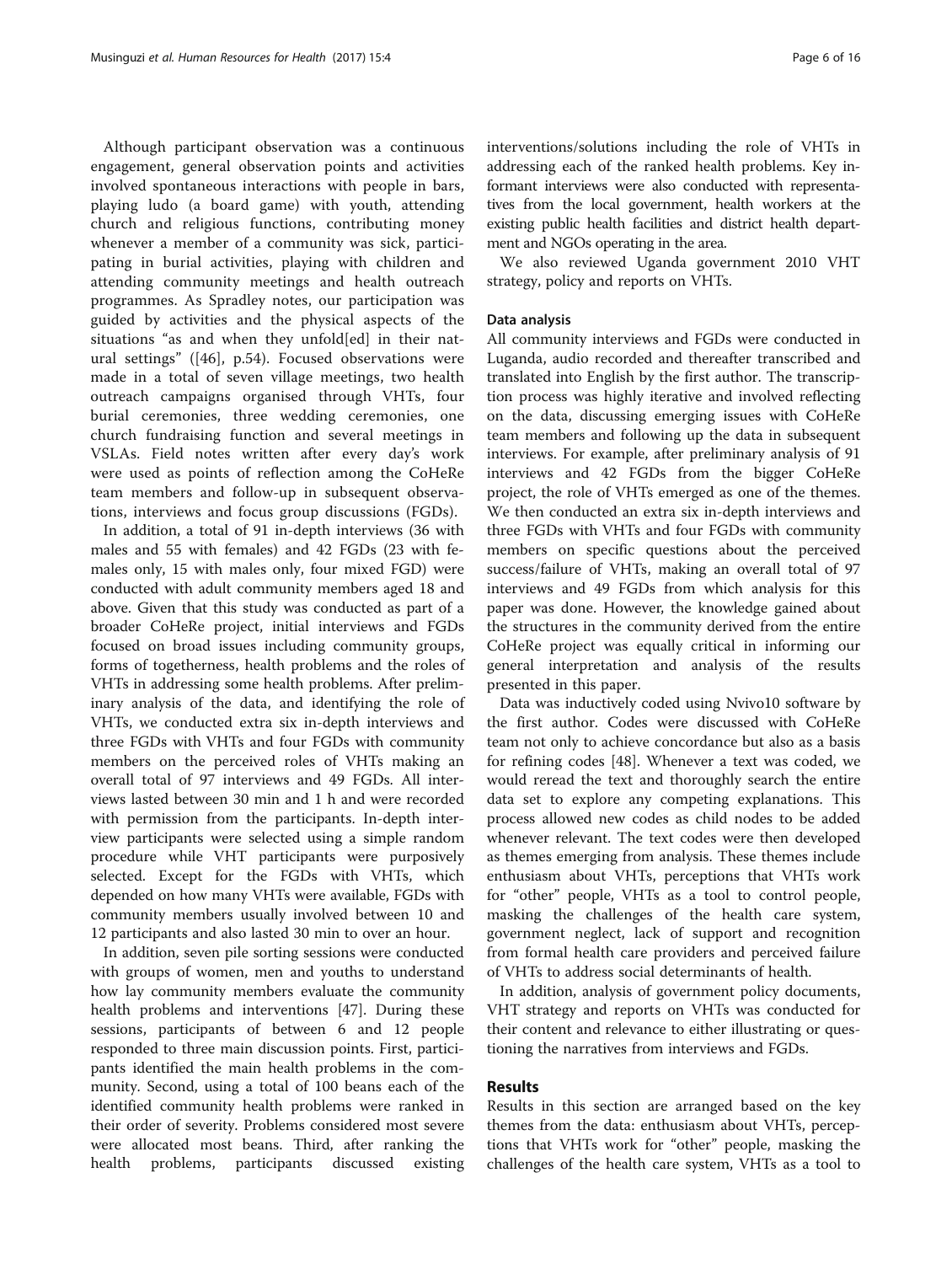control people, government neglect, lack of support and recognition from formal health care providers and the perceived failure of VHTs to address social determinants of health in the face of an ailing health care system.

#### From early enthusiasm to sceptical apathy

The recruitment and training of VHTs in Luwero District in 2006, according to discussions with community members and VHTs, generated enthusiasm among the local people and the VHTs, especially when the first incentive-led rewards for VHTs yielded creditable results as VHTs interacted with community members and formal health care workers. AMREF, the NGO that trained VHTs, initially provided financial incentives and facilitated their work; for example, they routinely wrote reports and submitted them to their supervisors. They were given bicycles, T-shirts and metallic boxes for keeping drugs they were meant to distribute.

For the community members, the VHT strategy created a belief that VHTs were there to solve all their health problems. These expectations were heightened by the initial enthusiasm with which the VHTs performed their duties under supervision from the health workers. As a result, the interactions between the VHTs, the health workers and the community members showed signs of hope. The community members believed in the VHTs' work and took their support seriously.

One day as I moved around mobilizing people for vaccination, I came across a home that I had never visited. When I arrived, I saw this child lying down. His mother told me he was six years old. This child was six years but could not move at all; he was lame and I think the parents did not even know what to do with the child…So, I gave them a form and we filled it out together. I told them to take the child to a rehabilitation centre called Katalemwa. They took the child there, the doctors helped him with walking aids and with time, he gained strength and he is now doing well….This was about three years ago. (Interview with a VHT)

Nonetheless, the early bout of enthusiasm gradually waned into indifference and feelings of desperation when community expectations of receiving drugs from VHTs were not forthcoming.

Ever since they (VHTs) were trained up to now, they (VHTs) have never received any Coartem (antimalarial) to distribute. Yet they (VHTs) were given Tshirts and boxes where they were supposed to keep medicines but up to now, they only have empty boxes and won out bicycles. (Interview with Health Assistant)

According to the community members, the failure to equip VHTs with essential medicines to distribute to community members whenever sick resulted into a loss of trust of the VHTs.

Respondent 1: I wonder why they said those people [VHTs] were going to be our village doctors. Even witchdoctors have what they need to use. Now for VHTs, they are here; we see them every day, but they have nothing (no materials) to help us with. (FGD with community members)

This statement suggests that community members had expectations of the VHTs, which were not met.

#### VHTs work for "other" people

In one FGD we conducted with community members, participants unanimously mentioned "They (VHTs) work on instructions from their bosses. They do what they are told to do."

The label "bosses" was echoed in most discussions with community members to refer to the officials at the district health office, district hospital and NGOs who use the VHTs to undertake community mobilisation during health campaigns, immunisation programs and other outreach activities. The district health office keeps phone contacts of all VHTs from which they are called to mobilise communities. Take an example of a community health and personal hygiene sensitization outreach event organised on June 18, 2013, by the district health department, supported by Korean International Cooperation Agency (KOICA) and Sahmyook University based in Korea. The community members who attended (11 male and 15 females) were mobilised and informed about the program by the local council (LCI) chairperson who was a member of the VHT. He had been given instructions to mobilise people on phone two days to the event.

During a discussion with the in-charge (the head of the health workers) at Kasana HCIV, he revealed that VHTs were critical mobilisation agents who are occasionally given an activity allowance to mobilise communities for government programs like distribution of insecticidetreated mosquito nets.

Whenever there is an outreach the VHTs are the people we use to mobilise for us. Recently we used VHTs to distribute insecticide treated mosquito nets.

Besides the mobilisation of community members on behalf of the formal health care providers, sometimes VHTs are trained to implement programs initiated by NGOs or government in the community. Community members interpreted such actions (using VHTs to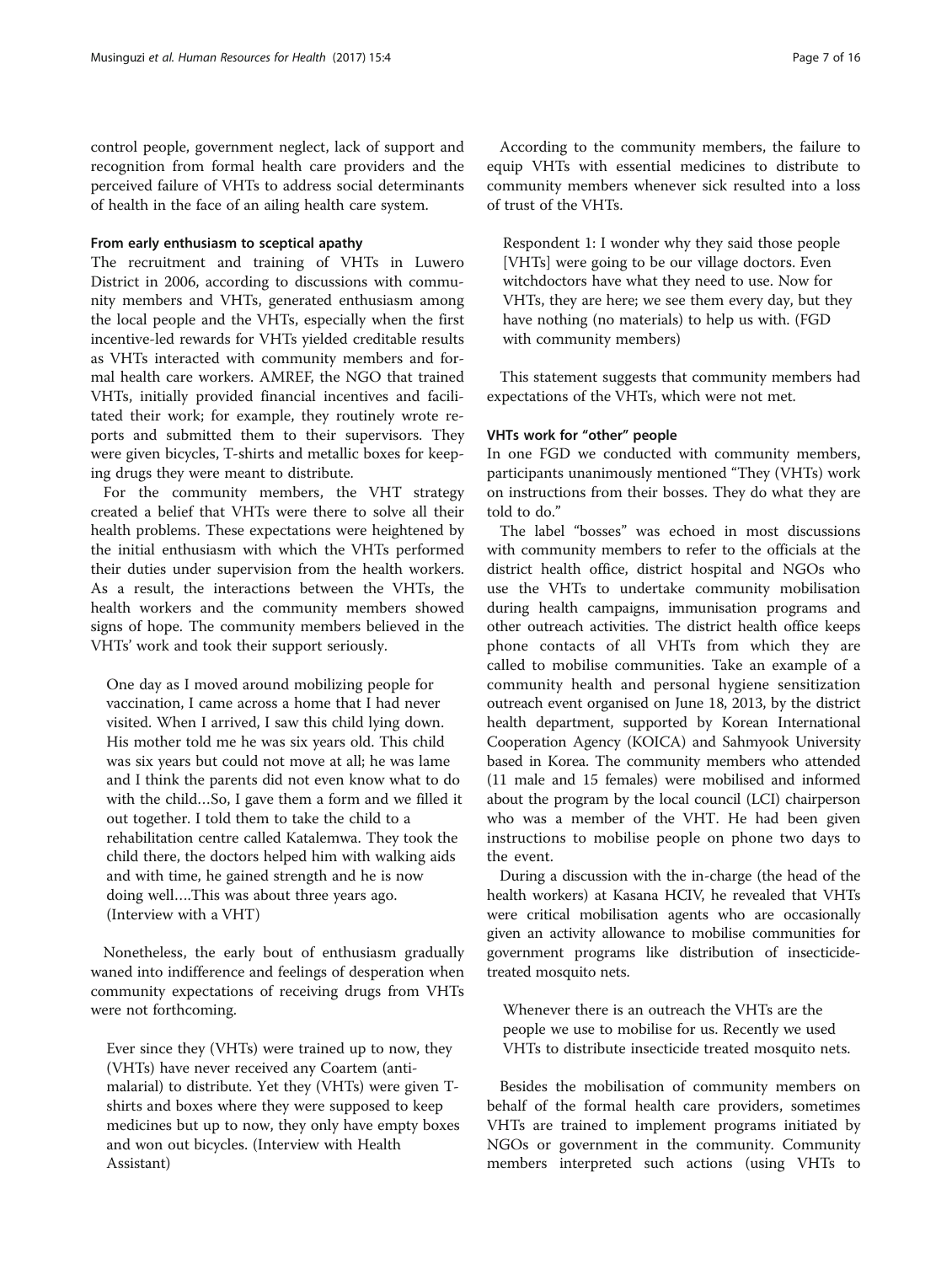mobilise communities and training VHTs to implement NGO or government programs) to mean that health workers were using the VHTs to pursue their (health workers) interests. In an interview with a health assistant, she recounted how the community members tasked her during one of the health outreaches to explain why the VHTs only work for the health workers.

Fears that the VHTs were working for the "other" were heightened by accusations that they were drawing salaries and other favours from the government; this is likely attributed to the earlier financial incentive-led work they did in the community and the fact that VHTs are given an allowance whenever engaged in a short term activity by the "bosses".

Respondent 7: If you go out to advise someone to go to the hospital, he or she will tell you, "you are telling me, yet you are the ones who receive salaries, you get some of the money you are paid so that you take me to the health facility; you are government workers". They take us as government workers; they think we get salaries. (FGD with VHTs)

We also learnt that local government authorities sometimes used police to enforce hygiene standards at community level.

VHTs from one of the parishes came and told me that "we are tired of people in our parish who do not want to construct latrines. You should come with police for us we are ready to take you to every home that has no latrine and arrest them". With the help of VHTs and the LC chairpersons, we got police and a car from the district and arrested the people who had no latrines and charged them (Interview with health assistant)

While reflecting on the use of VHTs as police agents to arrest people, some community members wondered why the same was not done to VHTs who did not have latrines and were not showing a good example. While we did not witness any arrests of such nature by VHTs or police during fieldwork, VHTs told us that they had to stop because it was leading to hatred.

We learnt, however, that what the community members perceived as working on the instruction of "others" is a function enshrined in the VHT national strategy. It states: "All health activities at community level by the government, NGOs and or partners targeting communities shall be coordinated through VHTs." ([\[11\]](#page-15-0), p. 19). The assumption was that by implementing all activities through VHTs it would make "the community value and continue demanding and utilizing their services" ([\[11\]](#page-15-0) p.19). However, discussions with community members depict VHTs as powerless; they do what "their bosses" want them to do

than what the community needs. To some of the community members, the VHTs were simply a programme like any other programme that comes and goes. The participants positioned the VHTs as a shop that was opened, did not serve its purpose and should be closed. However, some community members blamed their (VHTs) failures on the government's inability and perceived lack of interest in equipping VHTs with the necessary facilities including medicines to distribute to the people.

# VHTs as a tool to mask the challenges of the health care system

Facility-based health workers mentioned that VHTs are not "experts", yet they seem to expect preferential treatment.

They [VHTs] even want to bring patients and skip the queues! It is not possible, those people are not experts; they should simply refer people here. If they send someone to our centre, he/she should come as any other regular patients. (Interview with district health official)

The VHTs we talked to noted that the patients they refer should not be made to line up at the health facilities, which, to them (VHTs), is a source of motivation for people to visit health facilities. These conflicting expectations reveal some tensions and minimal contact between the formal health care workers and VHTs.

Some health workers also questioned the idea of introducing VHTs and wondered why the government that failed to equip the health centres with drugs, equipment and medicines would do the same for VHTs at the community level and later on be able to motivate them (VHTs) to link the community to formal health care facilities. A health worker wondered, "If the health facilities are not equipped with drugs, how do the VHTs refer people here?". While public health facilities offer free medical services including drugs, government reports have often reported drugs stock outs [\[49](#page-15-0)]. VHTs told us it was fruitless to refer people to health facilities that are ailing with no drugs and equipment.

Respondent 7: There are those (people) that have lost hope in the health facilities; whenever they go there they do not get medication.

Respondent 3: When you ask someone to go to the health facility, they will ask you if you are sure that they will get drugs. You are not even sure what to tell them; in the end, people stay home. (FGD with VHTs)

The facility-based health workers also mentioned that public health facilities are not well equipped.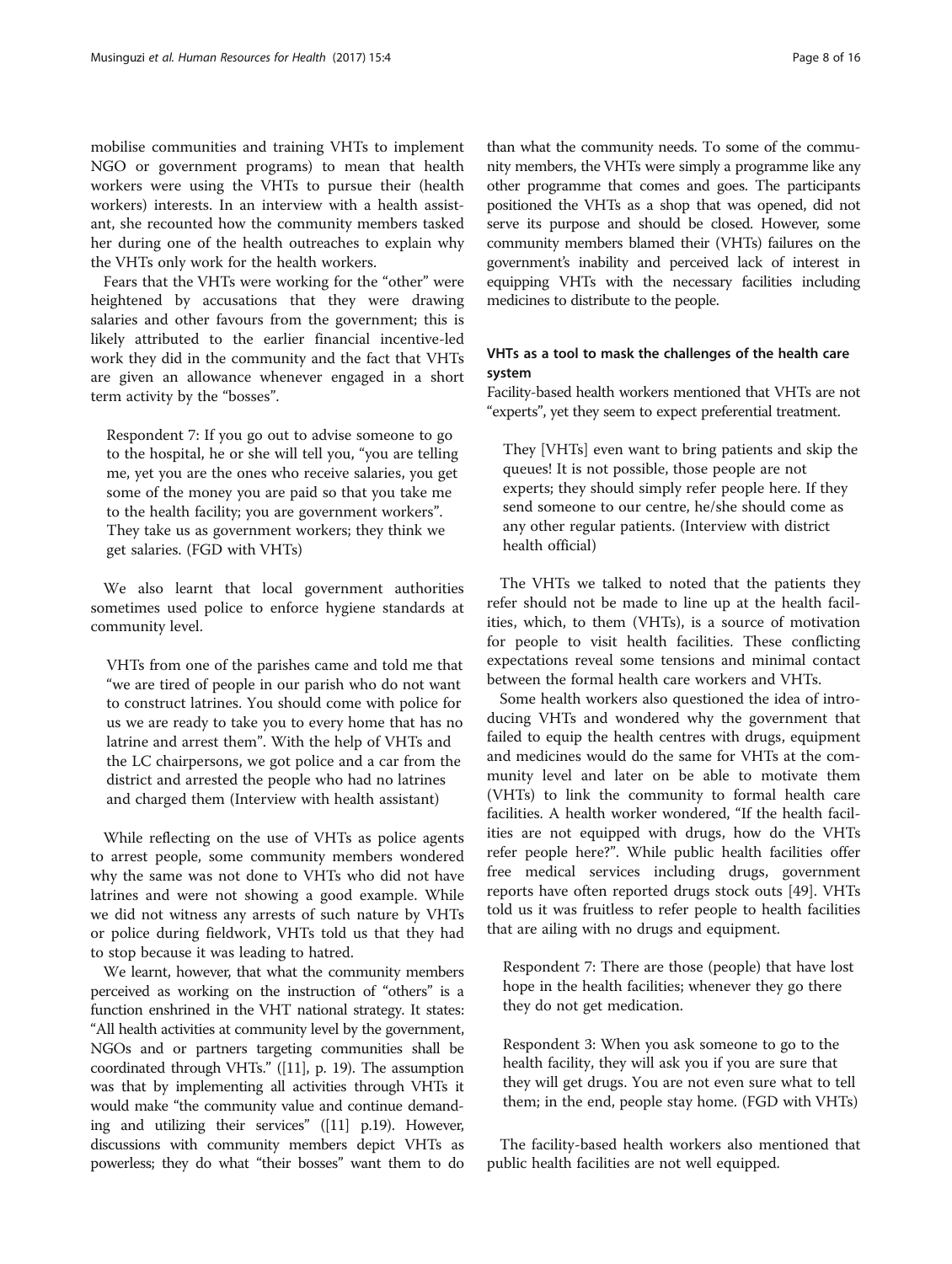Here [Kasana HCIV], we do not have an operating theatre. How can that be? The doctor is here, everything, and you just cannot put up a theatre? … I think the government was not honest in saying that they wanted to give anti-malaria drugs to the VHTs. How can they do that if the hospitals are not stocked with medicines? (Interview with the person in-charge at Kasana HCIV)

According to the Ministry of Health structure, HCIVs are supposed to have an operating theatre. The revelation by the person in-charge that the HCIV that serves the study community lacked an operating theatre was in itself revealing of the bigger challenges facing the formal health care system. According to the health workers, the creation of VHTs demonstrates the government hypocrisy and an attempt to mask the health sector challenges. The arguments made by health workers were that the government could have simply facilitated the health inspectors and health assistants who are already in the national health care delivery structure, instead of poorly facilitated VHTs to do their work.

The health workers argued that after failing to equip the health facilities and structures such as health inspectors and health assistants, the government recruited the VHTs to work as volunteers. When we talked to the VHTs, they mentioned that AMREF initially facilitated them with a monthly allowance to do their (VHTs) work, and some VHTs received other incentives like T-shirts, bicycles, among others. The monthly facilitation allowance stopped when the VHTs were transferred to the local government structure because it was too expensive for government to manage. At the time of fieldwork, the VHTs only wait to do work occasionally given to them by NGOs working in the area (e.g. the mobilisation of community for KOICA community hygiene campaign) and special government programs like immunisation or distribution of insecticidetreated mosquito nets. When they do this work, they (VHTs) receive a facilitation allowance. The idea that VHTs were supposed to do the work voluntarily was, according to the health workers, an attempt to shift responsibility.

If we were to go by this argument, it would also imply that the fears of health workers are embedded in the realisation that by fronting the VHT structure, the government was inhibiting the effective functioning of formal health systems. In fact if the government mooted idea of creating "the health extension workers" (HEWs) [[50, 51](#page-15-0)] goes through it would then completely sidestep the positions of health assistants and health inspectors and continue to mask critical health sector challenges.

#### VHTs as a tool to control people

The creation of the VHT structure, according to some health workers, was simply a ploy by the government to control people after failing to meet the cardinal obligations such as equipping health facilities. In some discussions, health workers argued that the government established such structures as VHTs to facilitate the "politics of control" over people and use them (VHTs) to mobilise support for the ruling regime during elections.

There is something you do not understand about the politics of control. You see, these structures like VHTs and Local Councils and all these groups being formed are to help the government in case of organized rebellion. The problems they set them up to address are just used as an excuse. Politicians use them (VHTs) as mobilizers during elections. (Interview with the in-charge Kasana HCIV)

However, given that when we did fieldwork there were no elections organised, we could not competently verify this claim. What we note, however, is that contrary to the VHT strategy guidelines that spelt out that political leaders, especially local council leaders at village level were not supposed to be elected as members of VHTs, we found that almost all the VHTs in this community were either local council chairpersons or members of the local council executive committee.

# Government neglect, lack of support and recognition from formal health care providers

The public health services delivery structure in Uganda places VHTs at health centre I (HCI) at the community level and they serve as the first point of contact. VHTs revealed their uncertainty about their position in the structure. They mentioned that the government abandoned them by reneging on the promise to give them medicines to distribute in the community. Some VHTs mentioned that they struggle to get attention and recognition from the formal health care providers. In one FGD with VHTs, they mentioned that they are not recognized and the attitude of the health workers leaves them uncertain of their position in their interactions.

Respondent 7: The VHT is not taken as someone who is part of the formal health system. The health workers at the government health facilities do not respect you; so, you find that as a VHT you lose interest in following up issues. For example, we have many sick people but we no longer know them. Making follow ups at the health facilities, for example, TB or even HIV patients is no longer done because our bosses (government and district officials) are no longer helpful. (FGD with VHTs)

The attitudes of formal health care providers, according to VHTs, amount to humiliation that partly contributes to the lack of interest in VHT work.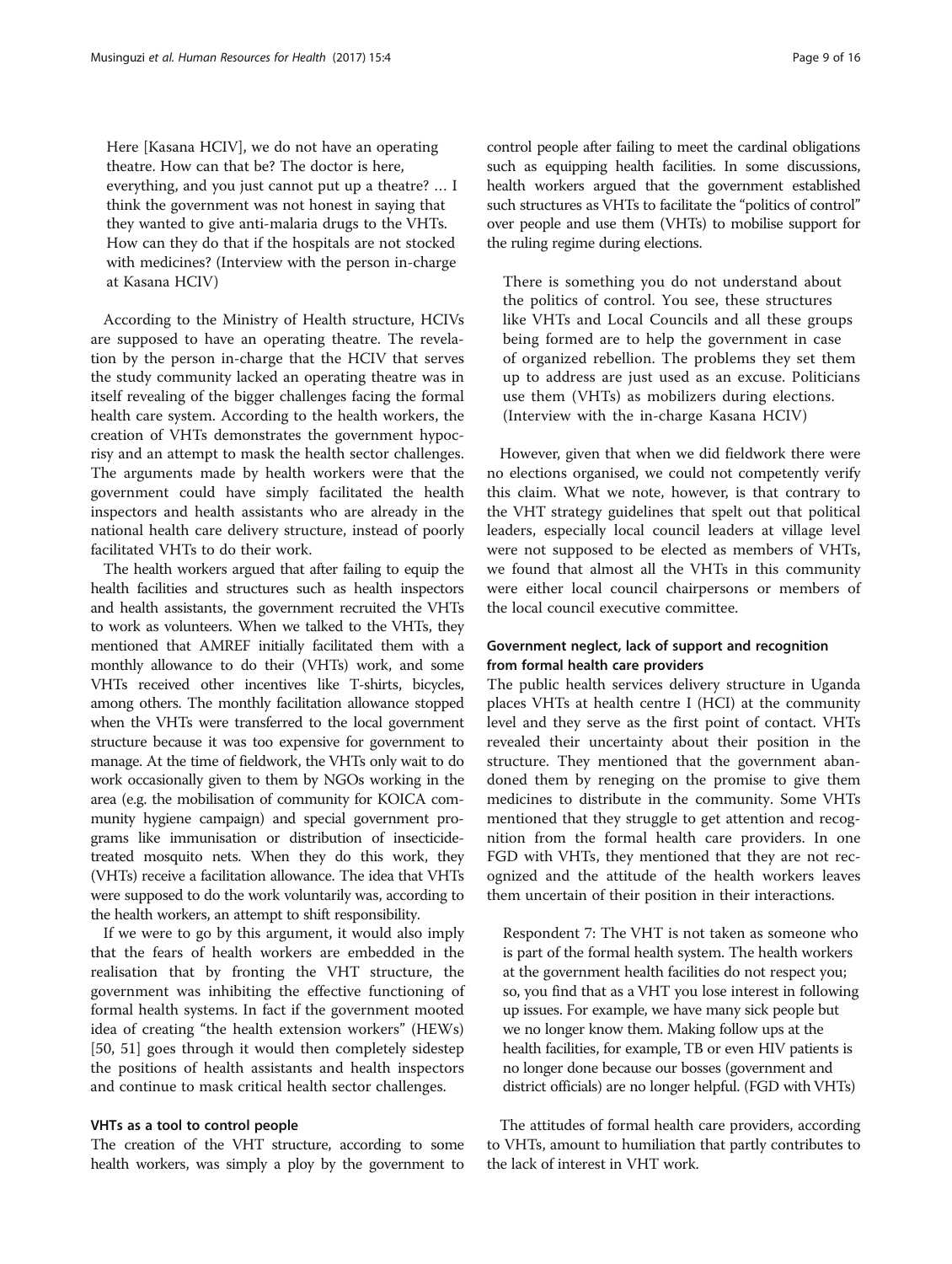The truth is that we lost interest in the VHT work, not only in this village, but elsewhere too. Those days (when VHTs had just started) you could call the health assistant to help you, but now they first ask for transport; sometimes they ask you, "Who are you to call me?" (Interview with VHT)

The VHTs' complaints about the lack of support to follow up on sick people in the community appear to push their work to perfunctory advice on basic health issues. For example, on January 17, 2013, Mr. Okello, a community member, lost his son of 4 years. Before his death, one of the VHTs (John) had advised Okello and his wife to take their son to a bigger hospital in a neighbouring district where they had been referred by the medical doctor at a public health facility for further tuberculosis (TB) tests and treatment. When we spoke to John, he told us the boy was not taken for further TB tests because his parents did not believe it was TB. According to John, the parents believed the boy had been bewitched by one of his relatives. When asked what he thought the problem was, John said that whenever he visited, the boy's parents always claimed they did not have sufficient funds to take the boy to the hospital, yet "the mother runs a food joint and the father is a businessman." Surprisingly, according to John, the boy's parents found money to take the boy to traditional healers three times before his death. In the interpretation of the problem, John said "helping a person who has not asked for help is hard." The VHTs also mentioned lack of support from the formal health care system to overcome barriers presented by a clash between community cultural understanding of illness and disease and the biomedical interpretation. If a VHT hits a deadlock, i.e. if a community member does not take the VHT's advice, VHTs have no available support from the formal health care system to help them overcome this challenge.

#### Failure to address social determinants of health

The 2010 Uganda National Health Policy identified several social determinants of health including household income, education, status of housing and social and cultural beliefs [\[14\]](#page-15-0). The 2006 Uganda Demographic and Health Survey showed a direct relationship between poverty and various health indicators including prevalence of diseases [[52\]](#page-15-0). Poverty, poor transport networks and distance to health facilities limit community members' access to health care.

In one of the pile sorting sessions, participants argued that poverty and poor hygiene are greater health problems than the lack of health facilities. One person stated, "… you would not worry about treatment facilities if you had money to access them even if they are far away from the community." The nearest private and public health facilities are approximately 5 km away, and it costs about USh 2500 (Ugandan Shillings, equal to US\$ 0.70) to travel this distance by boda boda. Participants in pile sorting sessions mentioned that such problems are solved by "mobilising ourselves", which meant actively marshalling resources including borrowing money from friends and neighbours, organizing transport and caring for "unable" community members. None of the participants mentioned relying on VHTs for solving some of these problems.

For the most part, VHTs acknowledged factors beyond their own control. The VHTs mentioned that even in rare situations when people received their (VHTs) advice to visit a health facility for any ailment, they still needed money and transport to enable access to a health facility.

Respondent 1: Many people fail to access health care because they do not have money, others might have the money but fail to reach the health facility, maybe the boda bodas that usually take them are not available.

Respondent 5: Once, I went to someone's home and found that the woman was at the point of delivering a child. I told her to go to a health centre. She explained that she did not have any money to get there … This showed that our only difficulty was finding a way to get to the health centre. (FGD with VHTs)

The reflections captured in the discussion with VHTs above show that accessing a health facility for rural people requires much more than giving advice and information about the existence of a service at a health facility as is currently done by the VHTs.

# **Discussion**

Although there is a significant reference in the literature that VHTs and CHWs in general, serve to "link", "connect" and "bridge" communities with formal health care providers [[4](#page-14-0), [5,](#page-14-0) [9](#page-15-0), [11](#page-15-0), [22](#page-15-0)–[24](#page-15-0)], empirical evidence on how that should materialise remain scanty. In what they describe as the "determinants of the success of community health worker programs", Haines et al. identify factors that determine the success of a CHWs programme to include socio-economic and political, health systems, community and international factors ([\[5\]](#page-14-0), p. 2125). While Haines et al. examine the challenges faced by CHWs in general, we found that explaining the failures of CHWs to link communities to formal health care providers begins by examining the nature of interactions among health care systems stakeholders. Linking social capital framework which explores these interactions and offers an understanding of how a systems model works and "systematic mechanisms for partnerships across power structures" are created offers a starting point ([[29](#page-15-0)], p. 4). The findings point to key critical aspects: transition failure, VHTs as an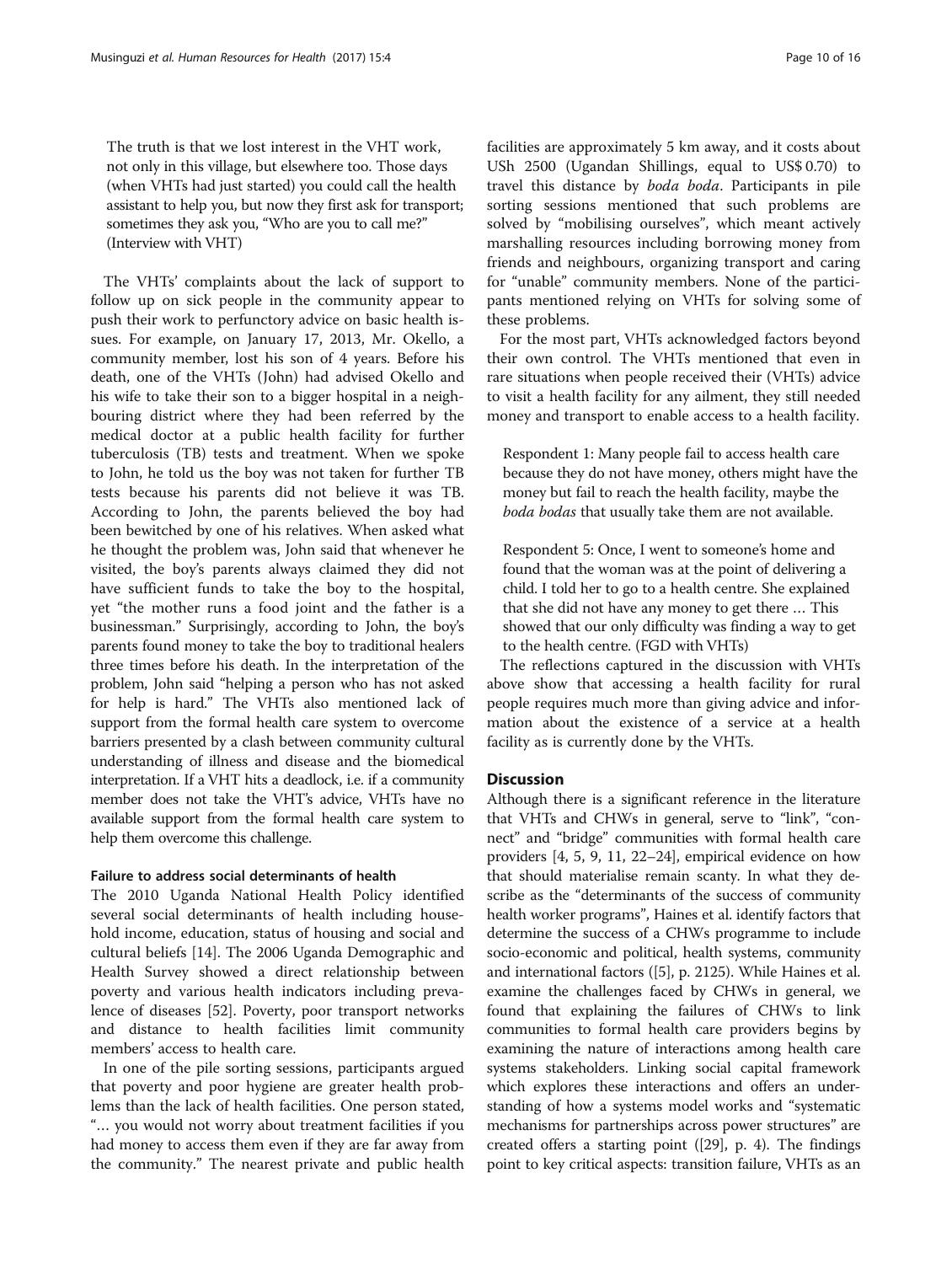extension of formal health system, power relations between formal health care workers and VHTs and limitations of an ailing formal health care system.

# VHTs and transition failure

When AMREF recruited VHTs, trained and facilitated their work, VHTs performed to the satisfaction of the community and the health care providers. VHTs received financial incentives from AMREF in the early phases of the programme. People appreciated this period where the VHTs were active, wrote reports and through supportive supervision they were able to regularly interact with the formal health care workers. From the linking social capital perspective, it is evident that AMREF facilitated the VHTs to act as a vessel for leveraging "resources beyond the community" [\[33\]](#page-15-0). Linking social capital is premised on the assumption that communities have "access to networks or groups with relatively more power and decision-making influence" ([[29\]](#page-15-0), p.1078), which in the early phase of AMREF work with VHTs was attained. However, from AMREF to government structures, there was a transition failure, which culminated in "accusations" from community members and VHTs of government neglect, failure to equip the VHTs and sustain an incentive structure initiated by AMREF, which affected the linkages. This finding is supported by Golooba-Mutebi's discussion of similar experiences with the implementation of health unit management committees (HUMC) in Mukono District, Uganda [\[53](#page-15-0)]. Golooba-Mutebi found that HUMC were successful at a time when AMREF, implementing a World Bank project, paid allowances to members of HUMC to attend meetings and write reports but HUMC nearly grounded to a halt as they transitioned to the government formal structures [[53](#page-15-0)]. While linking social capital espouses partnerships as an essential ingredient in the processes that involve connecting people to formal social services [\[33](#page-15-0)], this finding suggests that potential partnerships for effective linkages can be seriously hampered if other interested stakeholders become central players at a later stage in an intervention. For example, the local government structure that was meant to be a central player in managing the VHTs including the incentive structure appeared absent in determining the incentives of the VHTs during their selection. In such a case, the success of the program is left to how well the transition is managed, which in this case was poorly managed.

#### VHTs as a top-down model

The community interpretation of the work of VHTs as working for and under instructions of the "other" suggests that community members perceived VHTs as an extension of the formal health care system into the community. Whereas this may not necessarily be a bad thing,

theoretically, literature on linking social capital posit that external interventions that draw little input from the community tend to generate resentment and corruption and instead of being beneficial, resources from these agencies become deleterious [\[31\]](#page-15-0). In other words, while the formal health care providers appear to have gained influence at the community level, there is little community interests and needs permeating through VHTs onto the formal health care system. As Haines et al. observe, such unresolved arguments rotate around perceptions of CHWs as either an extension of the authoritarian formal health care system into the community or CHWs as agents of community change that serve the interest of communities [[5](#page-14-0)]. The VHTs in Luwero appear to be more of the former than the later. The results support earlier evidence that demonstrate how community members interpreted the work of VHTs as policing and saw VHTs as allies of a formal power structure instead of as an alliance with the community members whom they were meant to serve [[26](#page-15-0)].

Community members perceived the VHTs model as a top-down structure that executes instructions which contradicts the argument that a community-based health care programme emanates from the community [[4](#page-14-0), [27](#page-15-0)]. Evaluations of CHWs hardly adduce evidence to show that by allying with the formal health care structure, the VHTs alienated their functions in the community, which affected their ability to link communities to formal health care. But at the same time, their perceived alliance with formal health care has not been helpful since the formal structure hardly provides any support to VHTs to do their work as we have seen with Okellos case.

While it often assumed that given their base in the communities, CHWs understand the local needs, health beliefs and customs and are, arguably, better placed to link community members to existing formal health care providers [\[5](#page-14-0)], our findings show that the role of VHTs did not often conform to these assumptions. This is partly because VHTs, and by extension CHWs, may not necessarily be representative of the community [\[26](#page-15-0)]. Community discussions suggest that although VHTs have close links with community members, the VHT strategy was conceived with little reference to how the initial bonds in the community would facilitate the successes or failures of the programme. This then suggests that being able to link communities to formal health care providers requires much more than having close links in the community.

Theoretically, it also means that if communities are not prepared to receive and absorb the information and resources that come from outside the community, then instead of supporting the local systems, the inflow of these resources undermines local systems. The implementation of the VHT strategy was meant to harness these resources within the formal health care institutions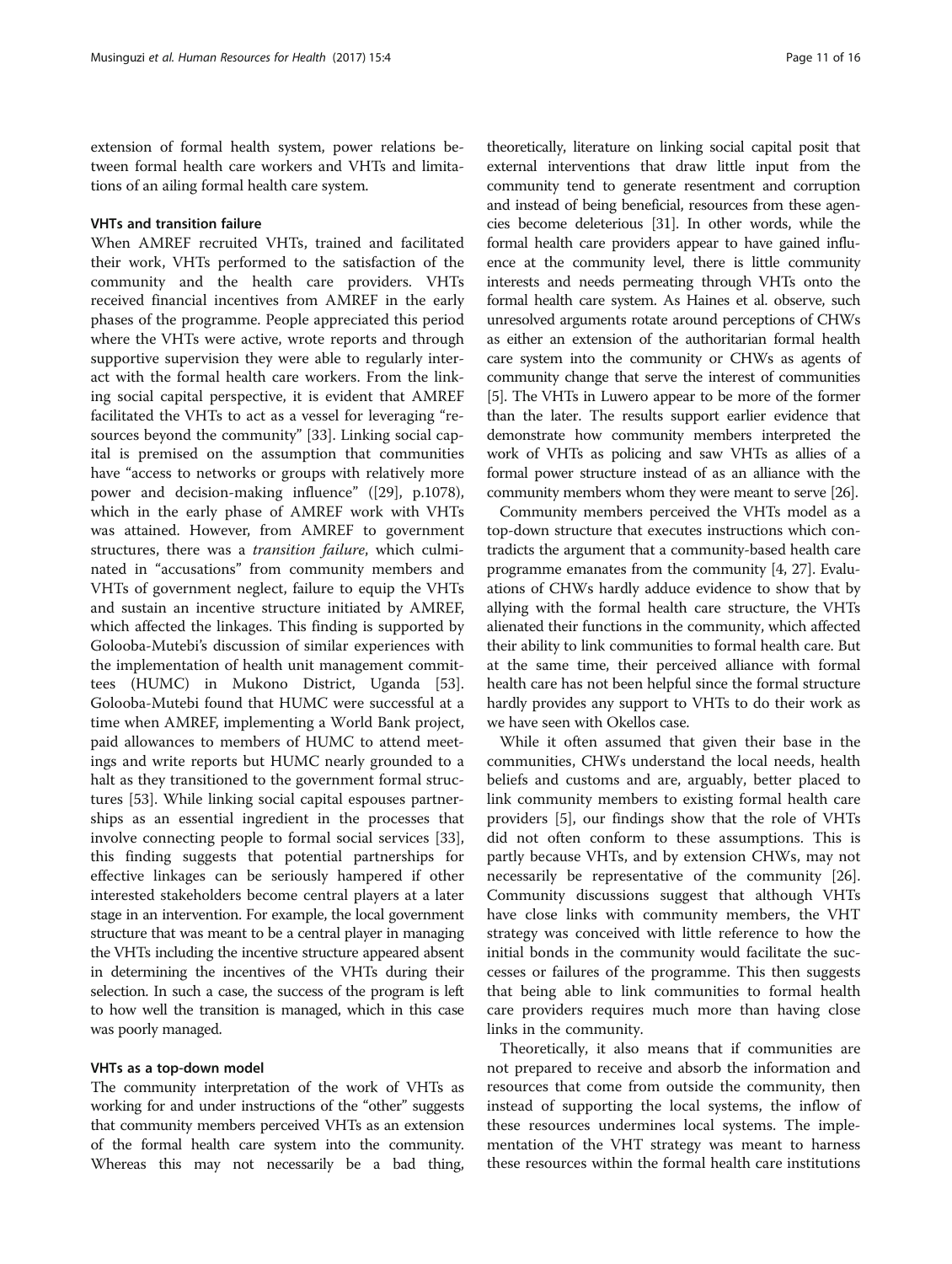by creating access routes to networks of power and influence [[29\]](#page-15-0). Literature on community development shows that whereas linking social capital is critical for generating resources that are beneficial to the community, in most cases, communities may not have enough structures to absorb these resources [\[31](#page-15-0)]. Implementation of VHTs ought to have learnt from such examples.

# Power relations and VHTs failure to link communities to formal health care providers

Linking social capital postulates that linking individuals and structures across vertical relationships allows for the effective harnessing of resources that accrue once communities are connected to formal institutions of power and authority [\[31, 42, 54](#page-15-0)–[56\]](#page-15-0). This depicts a relationship defined by how much control an entity has over resources. By connecting communities to formal health care facilities through CHWs, it was assumed that it promotes community interests in formal institutions and therefore develops the capacity to engage power structures and formal authorities ([[31\]](#page-15-0), p. 2207). Specifically, the implementation of the VHT strategy assumed that it would make the community demand utilisation of services from formal health care providers ([\[11](#page-15-0)] p.19).

Studies of CHWs programs hardly articulate how the interests of various stakeholders—community, CHWs, and formal health care providers—can be addressed. The introduction of the VHT strategy overlooked community perceptions and the power of formal health care professionals, particularly the attitudes of health care providers in facilitating the capacity of the VHTs to link community members with formal health care workers. This largely left the VHTs dependent on the formal health care providers for executing the referrals. In Senegal, Mladovsky et al. found that the dependency of community-based health insurance (CBHI) schemes on hospitals left the CBHI schemes with little negotiating power for their goals and interest [\[57\]](#page-15-0). In countries like Pakistan, the Lady Health Worker programme was hailed as effective partly because the programme invested in, among other things, maintaining strong ties with existing community resources such as traditional birth attendants [\[5\]](#page-14-0). Discussions with formal health care providers suggest that while they appreciated the role of VHTs as community-based workers, they were concerned about their (VHTs) demand for preferential treatment for the patients they refer at public health facilities. This attitude affected the nourishment of respectful and trusting ties between the communities, the VHTs and formal health care providers leading to what Putnam calls "unresponsive networks"[\[58](#page-15-0), [59\]](#page-15-0). In hindsight, this presupposes a welldocumented challenge to the successful implementation of CHW programmes, which is about the fear professional health workers have of losing their professional autonomy to non-professionals [\[5,](#page-14-0) [16](#page-15-0), [60](#page-15-0)]. Yet, even when the

literature discusses the fear of CHWs taking over the power of the professional health workers, the VHTs did not seem to possess the same power at community level as professional health workers did in the formal health care system. Their (VHTs) power at community level was over time eroded by failure to meet community expectations and the perceptions that VHTs were working for professional health workers. While our earlier observations revealed that a poorly executed selection process "saw the power of the community to select their own representatives usurped by their local leaders" [\[26\]](#page-15-0), the VHTs appeared to have lost this power because of failure to meet community expectations as the VHT program progressed. But the fact that many VHTs were also political leaders at village level contrary to the VHT strategy provisions [[11](#page-15-0)], we can adduce that political power was at play. Even then, this does not seem to have necessarily benefited the politicians as the senior medical officer had suggested about the "politics of control". Given that we also did not necessarily witness where the VHTs were used for political mobilisation, we can argue that political manoeuvring affected the process but it did not empower the VHTs politically as they remain vulnerable to the professional elite. Instead, the VHTs no longer took initiative in referring people to the health centres or even following up cases such as TB or HIV in the community, which also increased their level of powerlessness in the eyes of the community members. If the key function of linking is to leverage critical resources including information and ideas from powerful institutions outside the communities [[61](#page-16-0)] such as health care providers, then the introduction of VHTs did little to ensure that this leverage is achieved.

# Unmet community expectations and trust in formal health care providers

The unmet expectations affected the relationship between the community, the formal health care workers and the VHTs, which resulted into suspicion, accusations and counter-accusations. Community members "accused" the VHTs of working for the "other" and drawing salaries from the government; they also accused the government of failing to facilitate the work of the VHTs. The formal health care workers accused the VHTs of asking for privileges while faulting the government for attempting to use VHTs as a ploy to control people. On the other hand, the VHTs blamed the formal health care workers for failing to support them and accused the community of failing to appreciate their efforts and the government of abandoning them. Some of these accusations also emanated from what we have called a transition failure from AMREF to the formal health care system. It appears to have created a 'counter-accusation effect', confusion and subsequently undermined the perceived linkages.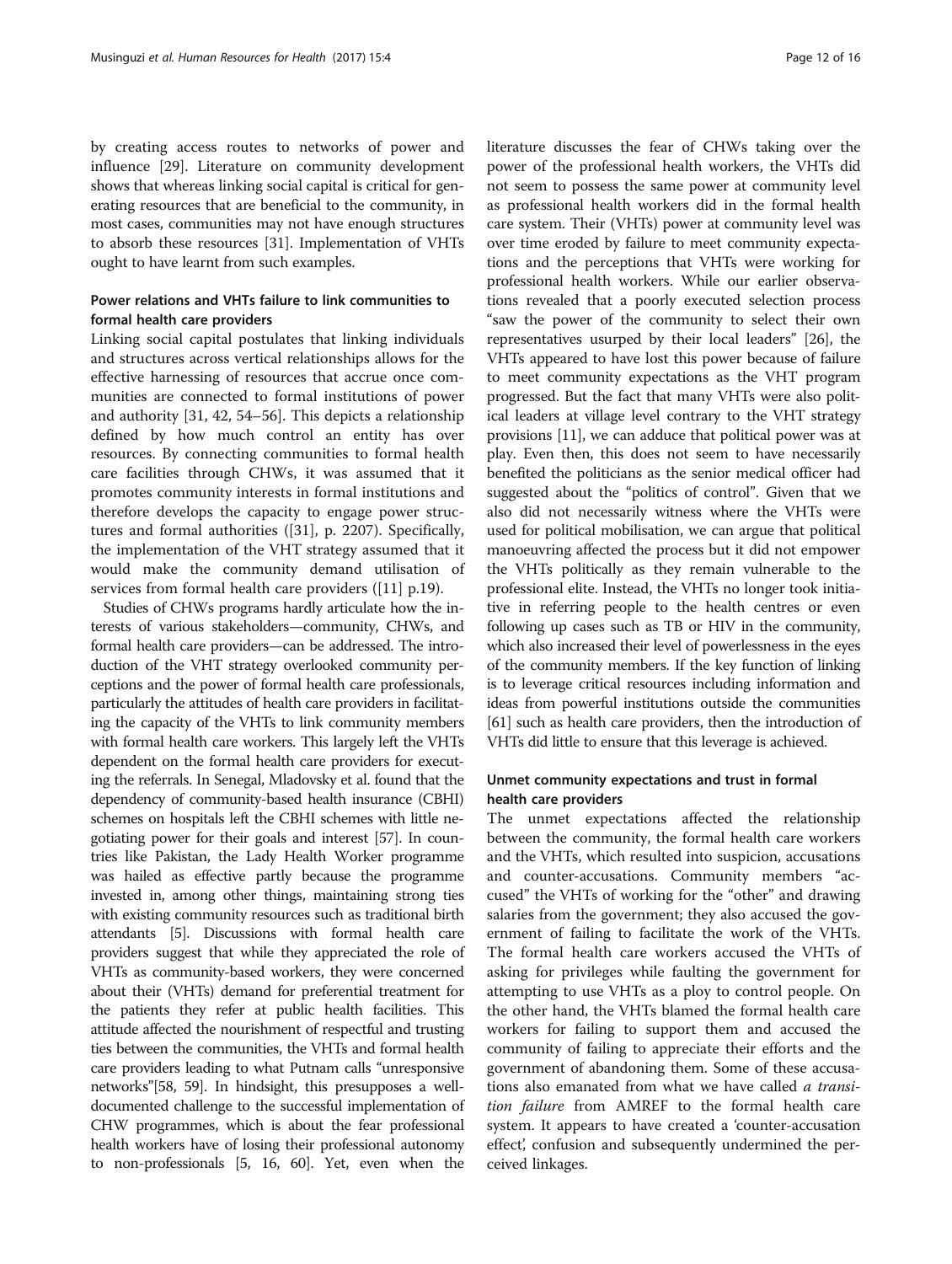While studies show that financial incentives are needed to motivate the CHWs, and that the willingness to work without pay reduces [[62\]](#page-16-0), we find that the practice of giving incentives needs to be sustainable. When incentives are not sustainable, as we have seen in the case of VHTs, it partly affects the motivation to do work and increasingly become alienated from the community members they serve. The literature that discusses CHWs motivations, attrition and remuneration appears to have concentrated on the impact of incentives on the motivation of the CHWs. However, this study also shows that attention needs to paid to how the incentives given to the CHWs can affect the trust of community members over time. Mladovsky et al., for example, show that 'volunteering by CBHI staff built trust in CBHI among the target population.' ([\[57\]](#page-15-0) p. 776). While the VHTs were recruited as volunteers, some community members perceived them as drawing salaries from the government, and in practice, their work is facilitated leading to a perception that they occupy a privileged position. This means that the program should have invested in making the community members understand that the VHTs were community volunteers. However noble an intervention, it is only as good as understood and appreciated by the local people it is meant to serve.

From a theoretical stand point, linking social capital opines that effective linkages are based on 'partnerships between the health care providers or public health entities and underserved communities' ([[33\]](#page-15-0), p.7). According to Derose et al., such partnerships are a precursor to the protection against poor services and a form of accountability for the service recipients [[63](#page-16-0)]. However, this also means that linkages and partnerships thrive on trust between health care providers and the marginalised communities [[33\]](#page-15-0). The observed failure of the VHTs to deliver on their expectations affected the trust, enthusiasm and the relationship between the community and the VHTs.

At the same time, the failure to recognise simple gestures such as preferential treatment for patients referred by VHTs affected the relationship between health workers and VHTs. In such an environment, it was difficult to engender a 'system model of collaboration' upon which partnerships thrive ([\[29\]](#page-15-0), p. 1078).

#### VHTs are no panacea to a failing health care system

Whereas the potential exists, VHTs are no panacea to weak health care systems. Whereas CHWs are supposed to be a cheaper option that is nearer to the community, responsive to community needs and linking communities to formal health care, they cannot be successful in a generally dysfunctional health system. The challenges raised in this study reflect the whole problem of system failure in Uganda's health care system where decisions are largely politically driven. The system is not working well, be it at community or health facility levels or at referral hospitals. Health workers questioned the government's commitment to equipping VHTs when the formal health care facilities are already poorly facilitated. VHTs questioned the nature of support received under the arrangement. We found for example, that indeed, when faced with multiple health care systems, the VHTs position is challenged. But most importantly, when a VHT hits a deadlock, as happened in the case of Okello, i.e. if a community member does not take the VHT's advice, there is hardly any support from the formal health care system or government to help the VHT overcome this challenge. It puts to question the political will and calls for creative ways in which CHWs can be supported to navigate the clash between community cultural understanding of illness and disease and the biomedical interpretation which has been documented elsewhere [\[64](#page-16-0)]. The story of Okello's son essentially summarises the limitations faced by VHTs in serving as a link to the community members' access to formal health care facilities and failings of government. As the government of Uganda prepares to institute HEWs, this might simply become another failed intervention if the basic health systems failures are not addressed to enable VHTs link with the formal health care system.

#### Limitations

The results presented in this paper are part of the broader study which addressed several issues relating to community health resources. The issues concerning failures and successes of VHTs were not initially the main objective of this study. As a result, we were not able to follow up various other issues that are equally central to the VHTs. However, this is compensated to some extent by the ethnographic approach involving three researchers embedded in the community for an extended period, which enabled us to study the community much more holistically and explore issues that are hardly captured by other methods. Second, the results were derived from a single community in Luwero District. The experiences of VHTs in Uganda are such that wherever they have been set up, they have been supported by NGOs. Depending on the NGO's strength and level of engagement, the outcomes relating to the functioning of VHTs differ. Therefore, this might affect the generalizability of our results. However, we feel that the results raise some critical points which are relevant in other parts of the country where similar conditions pertain. Indeed, most rural parts of the country share many socio-economic characteristics. Problems are shared across contexts and so feasible solutions may also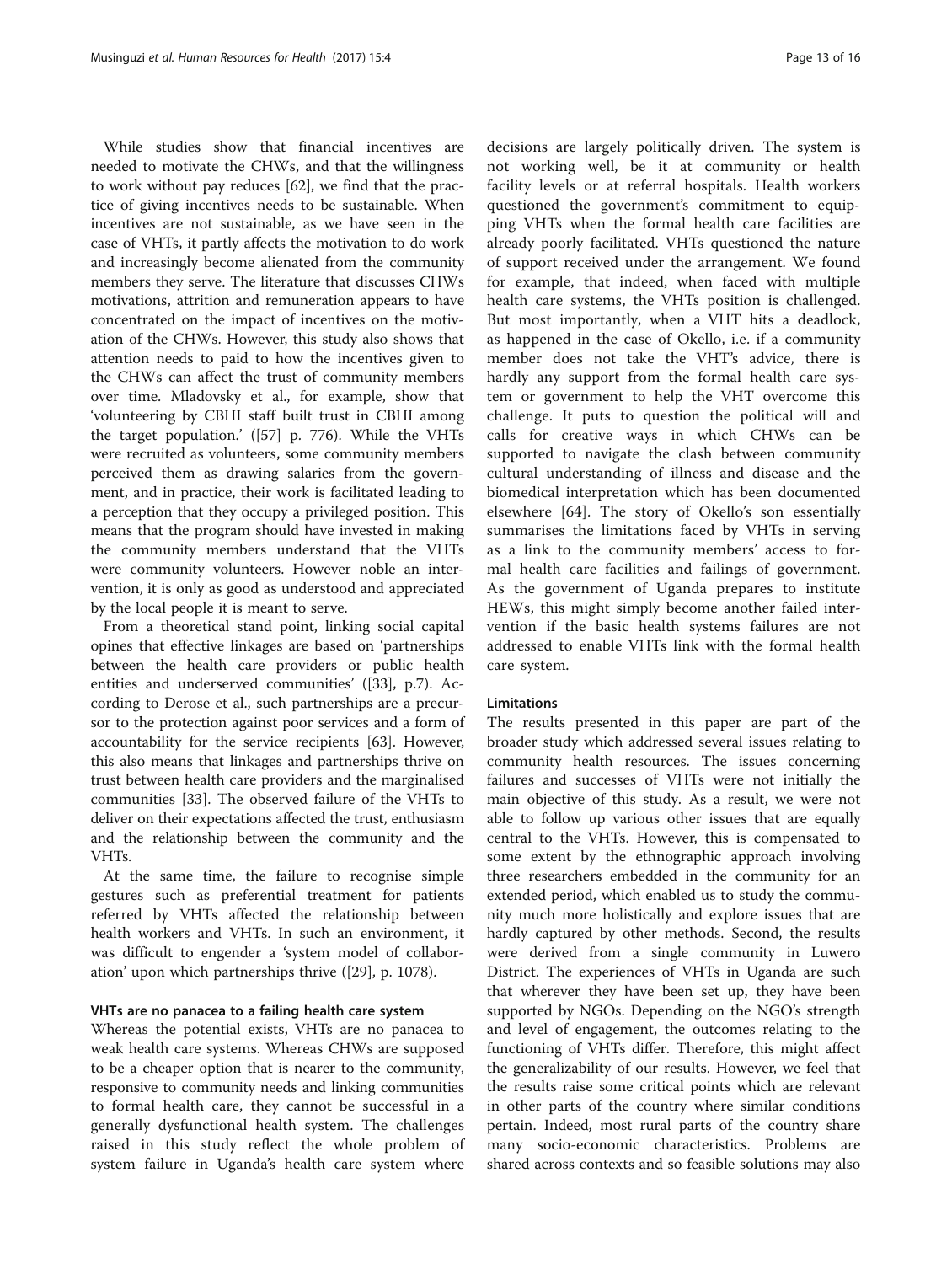<span id="page-14-0"></span>be related. The findings provide a starting point to study the linkages between community and formal health care through VHTs.

# Conclusions

The creation of a structure such as VHTs between communities and formal health care simply juxtaposes community health with formal health care. It projects a community as an "object" that can simply be "wired" to where services are but is devoid of the partnership arrangement theoretically espoused under the linking social capital framework. The VHTs assumed an ambiguous position between the community and the formal health care system, but their work reflected an extension of the formal health care structure into the community curtailing mutual linkages with the community as an integral part of the process.

From a theoretical view, the failures of VHTs as linking agents are embedded within the power relations that partly draw from the hierarchical health care system that places the community at the bottom of the ladder contrary to the WHO recommendation of a hub and spoke model of primary health care delivery [\[10\]](#page-15-0). Linking social capital espouses that studying interventions like VHTs requires an understanding of the power relations among health systems stakeholders.

The results have policy relevance given that VHTs remain central to Uganda's national health care delivery. One of the policy implications is that there is need to plan for better transition of interventions like VHTs from NGO to government run programs. Better planning for transition would mean greater sustainability of NGO-initiated linkages and increased access to formal health care for communities. As linking social capital framework shows, for VHTs to effectively act as links between the community and formal health care and harness the resources that exist in institutions beyond the community, it is important to take into account the power relationships embedded in vertical relationships and forge a partnership between public health providers and the communities they serve.

#### Abbreviations

AMREF: African Medical Research Fund; CHW(s): Community health worker(s); CoHeRe: Developing Sustainable Community Health Resources; FGD: Focus group discussions; HC: Health Centre; HUMC: Health Unit Management Committee; VHT(s): Village health team(s)

#### Acknowledgements

This work is part of the research programme Developing Sustainable Community Health Resources in Poor Settings in Uganda (CoHeRe), which is financed by WOTRO Science for Global Development under the Netherlands Organization for Scientific Research (NWO) grant number W07.45.105.00. The authors also acknowledge all study participants in the study community and support from the Center for Social Science Research on AIDS (CeSSRA), School of Social Sciences, Makerere University, Kampala. We also acknowledge the three reviewers whose invaluable comments greatly improved this manuscript.

#### Funding

Data for this manuscript were collected as part of the 'Developing Sustainable Community Health Resources in Poor Settings in Uganda (CoHeRe)' project at the University of Amsterdam that received funding from the Netherlands Science Organization (NWO), WOTRO Science for Global Development Office grant number W07.45.2009.014. NOW and WOTRO did not play any other role in the design, collection, analysis and interpretation of data and writing of the manuscript.

#### Availability of data and materials

Please contact author for data requests.

#### Authors' contributions

LKM collected, analysed and interpreted the data and wrote the manuscript. JTR, EBT and DM contributed to the acquisition, analysis and interpretation of data as well as writing of the manuscript. MG contributed to the analysis and writing of the manuscript. DV supervised the collection and analysis of data as well as contributed to the content of the manuscript. AK and DKM designed and supervised the project. RP designed and supervised the project, supervised data collection, participated in data analysis and the writing of the manuscript. All authors read and approved the final manuscript.

#### Competing interests

The authors declare that they have no competing interests.

# Consent for publication

Not applicable.

#### Ethics approval and consent to participate

The study received ethical approval from the Amsterdam Institute for Social Science Research at the University of Amsterdam, the School of Public Health at Makerere University number IRB00011353, and the Uganda National Council of Science and Technology. Informed written consent was received from participants before conducting and recording interviews and FGDs. Oral permission for observation was always obtained from the key organizers during communal structured events. Pseudonyms are used to protect the privacy of participants. Participants in FGDs were assigned respondent numbers (respondent 1 to respondent 12), which are used in this paper when verbatim quotations are used.

#### Author details

<sup>1</sup>Department of Social Work and Social Administration, Makerere University P.O. Box 7062, Kampala, Uganda. <sup>2</sup> Amsterdam Institute of Social Science Research, AISSR, University of Amsterdam, Nieuwe Achtergracht 166, 1018 WV Amsterdam, Netherlands. <sup>3</sup>College of Health Sciences, Makerere University, P.O. Box 7072, Kampala, Uganda.

#### Received: 1 April 2016 Accepted: 23 December 2016 Published online: 11 January 2017

#### References

- 1. Chen L, Evans T, Anand S, Boufford JI, Brown H, Chowdhury M, et al. Human resources for health: overcoming the crisis. Lancet. 2004;364(9449):1984–90.
- 2. Narasimhan V, Brown H, Pablos-Mendez A, Adams O, Dussault G, Elzinga G, et al. Responding to the global human resources crisis. Lancet. 2004; 363(9419):1469–72.
- 3. World Health Organization. The world health report: 2006: working together for health. 2006.
- 4. World Health Organization. Primary health care, including health system strengthening: report by the Secretariat. Executive Board 124th Session, WHO. 2008.
- 5. Haines A, Sanders D, Lehmann U, Rowe AK, Lawn JE, Jan S, et al. Achieving child survival goals: potential contribution of community health workers. Lancet. 2007;369(9579):2121–31.
- 6. Lehmann U, Friedman I, Sanders D. Review of the utilisation and effectiveness of community-based health workers in Africa. Global Health Trust, Joint Learning Initiative on Human Resources for Health and Development (JLI), JLI Working Paper. 2004:4–1.
- 7. Lehmann U, Van Damme W, Barten F, Sanders D. Task shifting: the answer to the human resources crisis in Africa? Hum Resour Health. 2009;7:49.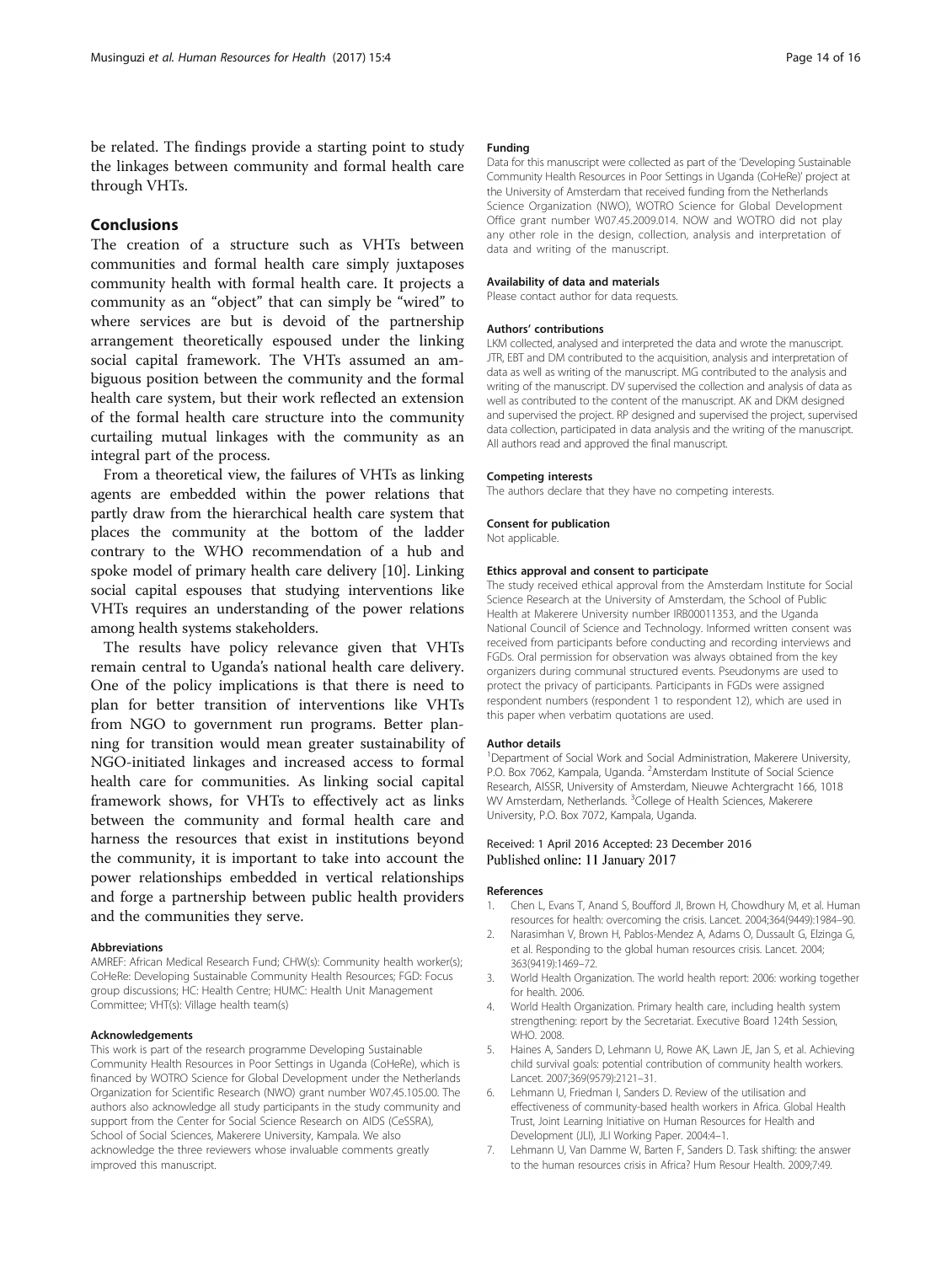- <span id="page-15-0"></span>8. Bender DE, Pitkin K. Bridging the gap: the village health worker as the cornerstone of the primary health care model. Soc Sci Med. 1987;24(6):515–28.
- 9. MoH. Health sector strategic and investment plan: promoting people's health to enhance socio-economic development 2010/11–2014/15. Kampala: Ministry of Health Uganda; 2010.
- 10. Van Lerberghe W. The world health report 2008: primary health care: now more than ever. World Health Organization; 2008.
- 11. MoH. Village health team: strategy and operational guidelines. Kampala: Ministry of Health; 2010.
- 12. MoH. Annual health sector performance report financial year 2013/2014. Kampala: Ministry of Health; 2014.
- 13. Thaddeus S, Maine D. Too far to walk: maternal mortality in context. Soc Sci Med. 1994;38(8):1091–110.
- 14. MoH. The second national health policy: promoting people's health to enhance socio-economic development. Kampala: Ministry of Health; 2010.
- 15. Kiwanuka SN, Ekirapa EK, Peterson S, Okui O, Rahman MH, Peters D, et al. Access to and utilisation of health services for the poor in Uganda: a systematic review of available evidence. Trans R Soc Trop Med Hyg. 2008;102(11):1067–74.
- 16. Schneider H, Hlophe H, van Rensburg D. Community health workers and the response to HIV/AIDS in South Africa: tensions and prospects. Health Policy Plan. 2008;23(3):179–87.
- 17. Macinko J, Guanais FC, de Fatima M, de Souza M. Evaluation of the impact of the Family Health Program on infant mortality in Brazil, 1990–2002. J Epidemiol Community Health. 2006;60(1):13–9.
- 18. Perry H, Zulliger R. How effective are community health workers. An overview of current evidence with recommendations for strengthening community health worker programs to accelerate progress in achieving the health-related Millennium Development Goals. Baltimore: Johns Hopkins Bloomberg School of Public Health; 2012.
- 19. Kowitt S, Emmerling D, Fisher E, Tanasugarn C. Community health workers as agents of health promotion: analyzing Thailand's Village Health Volunteer program. J Community Health. 2015;1–9.
- 20. Viswanathan K, Hansen PM, Rahman MH, Steinhardt L, Edward A, Arwal SH, et al. Can community health workers increase coverage of reproductive health services? J Epidemiol Community Health. 2012;66(10):894–900.
- 21. Braun R, Catalani C, Wimbush J, Israelski D. Community health workers and mobile technology: a systematic review of the literature. 2013.
- 22. Tran N, Portela A, de Bernis L, Beek K, Jimenez-Soto E. Developing capacities of community health workers in sexual and reproductive. Newborn: Maternal; 2014.
- 23. Strachan DL, Kallander K, Nakirunda M, Ndima S, Muiambo A, Hill Z, et al. Using theory and formative research to design interventions to improve community health worker motivation, retention and performance in Mozambique and Uganda. Hum Resour Health. 2015;13:25.
- 24. Alam K, Oliveras E. Retention of female volunteer community health workers in Dhaka urban slums: a prospective cohort study. Hum Resour Health. 2014;12(29):10.1186.
- 25. Miller JS, Musominali S, Baganizi M, Paccione GA. A process evaluation of performance-based incentives for village health workers in Kisoro district, Uganda. Hum Resour Health. 2014;12:19.
- 26. Turinawe EB, Rwemisisi JT, Musinguzi LK, de Groot M, Muhangi D, de Vries DH, et al. Selection and performance of village health teams (VHTs) in Uganda: lessons from the natural helper model of health promotion. Hum Resour Health. 2015;13:73.
- 27. Campbell C. Social capital and health: contextualizing health promotion within local community networks. In: Baron S, Field J, Schuller T, editors. Social capital: critical perspectives. Oxford: Oxford University Press; 2001. p. 182–96.
- 28. Eriksson M. Social capital and health—implications for health promotion. Glob Health Action. 2011;4:5611.
- 29. Ogden J, Morrison K, Hardee K. Social capital to strengthen health policy and health systems. Health Policy Plan. 2014;29(8):1075–85.
- 30. Lin N. Social capital: a theory of social structure and action. Cambridge: Cambridge University Press; 2001.
- 31. Titeca K, Vervisch T. The dynamics of social capital and community associations in Uganda: linking capital and its consequences. World Dev. 2008;36(11):2205–22.
- 32. Mladovsky P, Soors W, Ndiaye P, Ndiaye A, Criel B. Can social capital help explain enrolment (or lack thereof) in community-based health insurance? Results of an exploratory mixed methods study from Senegal. Soc Sci Med. 2014;101:18–27.
- 33. Derose KP, Varda DM. Social capital and health care access: a systematic review. Med Care Res Rev. 2009;66(3):272–306.
- 34. Marmot M, Friel S, Bell R, Houweling TA, Taylor S. Commission on Social Determinants of Health. Closing the gap in a generation: health equity through action on the social determinants of health. Lancet. 2008;372(9650):1661–9.
- 35. Irwin A, Scali E. Action on the social determinants of health: learning from previous experiences. Social Determinants of Health Discussion Paper 1 (Debates). Geneva: World Health Organisation; 2010.
- 36. Bourdieu P. Social space and symbolic power. Sociological theory. 1989;7(1):14–25.
- 37. Adhikari KP, Goldey P. Social capital and its "downside": the impact on sustainability of induced community-based organizations in Nepal. World Dev. 2010;38(2):184–94.
- 38. Stephens C. Social capital in its place: using social theory to understand social capital and inequalities in health. Soc Sci Med. 2008;66(5):1174–84.
- 39. Thurman TR, Snider LA, Boris NW, Kalisa E, Nyirazinyoye L, Brown L. Barriers to the community support of orphans and vulnerable youth in Rwanda. Soc Sci Med. 2008;66(7):1557–67.
- 40. Platteau J, Gaspart F. The risk of resource misappropriation in communitydriven development. World Dev. 2003;31(10):1687–703.
- 41. Vollan B. Pitfalls of externally initiated collective action: a case study from South Africa. World Dev. 2012;40(4):758–70.
- 42. Bakeera SK, Wamala SP, Galea S, State A, Peterson S, Pariyo GW. Community perceptions and factors influencing utilization of health services in Uganda. Int J Equity Health. 2009;8:25.
- 43. Innocent K. The village health team strategy is a 'Most Innovative Community Practice' award winner: the experience OFA village volunteer programme in Yumbe District, Uganda. 2007.
- Kimbugwe G, Mshilla M, Oluka D, Nalikka O, Kyangwa J, Zalwango S, et al. Challenges faced by village health teams (VHTs) in Amuru, Gulu and Pader districts in Northern Uganda. Open J Prev Med. 2014;4(09):740.
- 45. Uganda Bureau of Statistics (UBOS). The National Population and Housing Census 2014—main report, Kampala, Uganda. 2016.
- 46. Spradley JP. Participant observation. Wadsworth, Cengage Learning: USA; 1980.
- 47. Gollin LX, McMillen H, Wilcox B. Participant-observation and pile sorting: methods for eliciting local understandings and valuations of plants as a first step towards informed community participation in environment and health initiatives in Hawai'i. Appl Environ Educ Commun. 2004;3(4):259–67.
- 48. Barbour RS. Checklists for improving rigour in qualitative research: a case of the tail wagging the dog? Br Med J. 2001;322(7294):1115.
- 49. MoH. Annual health sector performance report: financial year 2012/2013. Kampala: Ministry of Health; 2013.
- 50. Waiswa P. Can Ethiopian health extension work in Ugandan context. New Vision. 2015.
- 51. MoH. Health sector development plan 2015/16-2019/20. Kampala: Ministry of Health; 2015.
- 52. Uganda Bureau of Statistics (UBOS)., Macro International Inc. Uganda Demographic and Health Survey 2006. Calverton: UBOS and Macro International Inc; 2007.
- 53. Golooba‐Mutebi F. When popular participation won't improve service provision: primary health care in Uganda. Dev Policy Rev. 2005;23(2):165–82.
- 54. Hendryx MS, Ahern MM, Lovrich NP, McCurdy AH. Access to health care and community social capital. Health Serv Res Chicago. 2002;37(1):87–104.
- 55. Ayé M, Champagne F, Contandriopoulos A. Economic role of solidarity and social capital in accessing modern health care services in the Ivory Coast. Soc Sci Med. 2002;55(11):1929–46.
- 56. Lin N. Social Capital: a theory of social structure and action. New York: Cambridge University Press; 2001.
- 57. Mladovsky P, Ndiaye P, Ndiaye A, Criel B. The impact of stakeholder values and power relations on community-based health insurance coverage: qualitative evidence from three Senegalese case studies. Health Policy Plan. 2015;30(6):768–81.
- 58. Putnam RD. Making democracy work: civic traditions in modern Italy. Princeton University Press: Princeton; 1993.
- 59. Putnam RD. Commentary: "Health by association": some comments. Int J Epidemiol. 2004;33(4):667,71. discussion 700–4.
- 60. Kok MC, Kea AZ, Datiko DG, Broerse JEW, Dieleman M, Taegtmeyer M, Tulloch O. A qualitative assessment of health extension workers' relationships with the community and health sector in Ethiopia: opportunities for enhancing maternal health performance. Hum Resour Health. 2015;13:80. doi:[10.1186/s12960-015-0077-4](http://dx.doi.org/10.1186/s12960-015-0077-4).